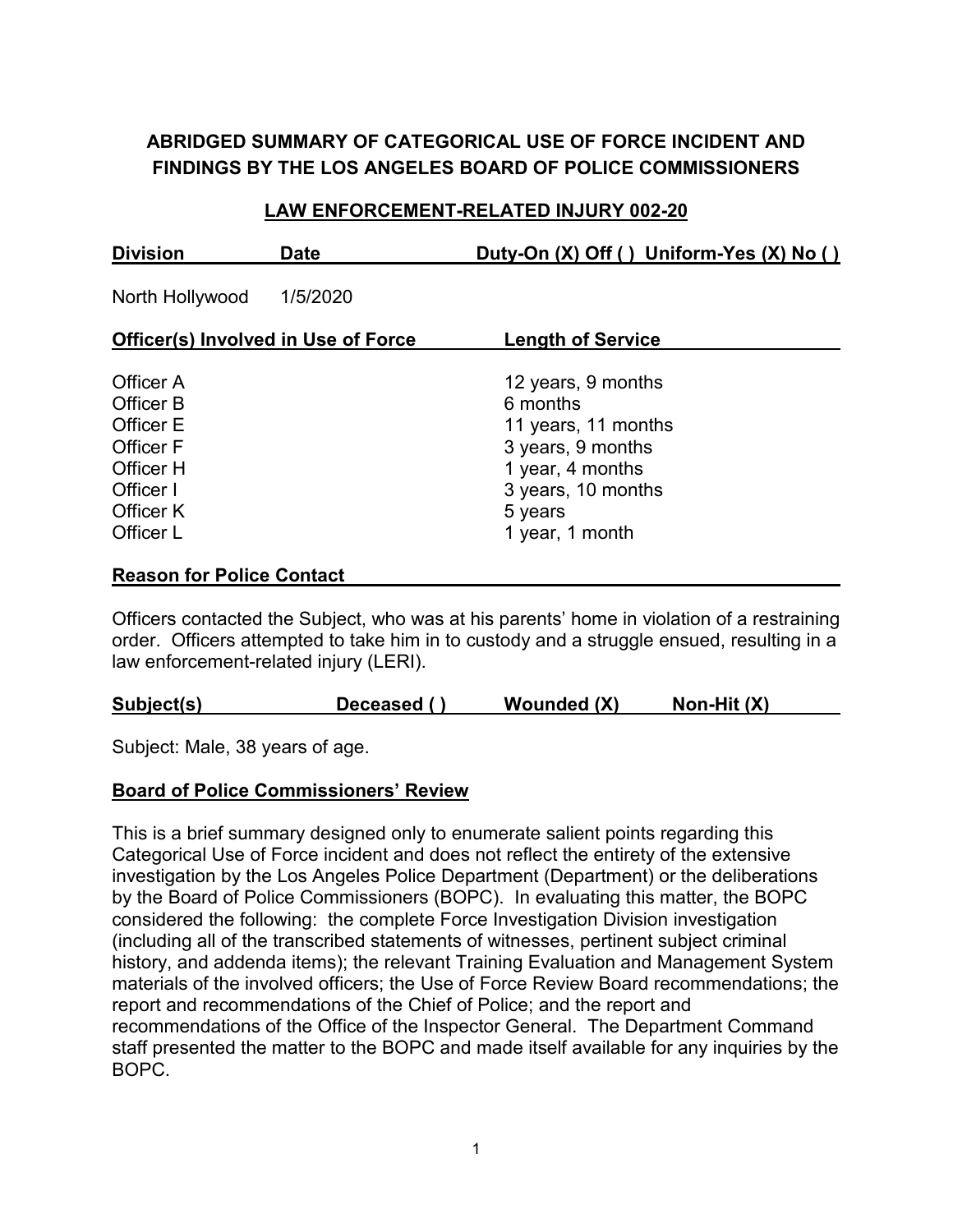The following incident was adjudicated by the BOPC on November 17, 2020.

### **Incident Summary**

Between the late afternoon hours of Saturday January 4, 2020 and the early morning hours of Sunday, January 5, 2020, LAPD officers responded to a total of three calls for service involving the Subject. Two of the calls had been placed by a neighbor (Witness A) of the Subject's parents (Witnesses B and C), and one call had been placed by the Subject's father (Witness B). Witness B placed the first call and reported that the Subject was behaving erratically and was under the influence of drugs. Witness B also reported that the Subject had a mental health disorder. The Subject was gone by the time the officers arrived. The Subject had a valid restraining order against him, with one of the conditions being that he stay away from his parents' home.

Witness A called the second time when the Subject began throwing debris into his yard. Once again, the Subject fled before he could be contacted by officers.

At 0329 hours, Witness A called 911, again reporting that the Subject had returned and was yelling in the street near their residence. Witness A relayed that the Subject had thrown rocks at their house earlier and believed the Subject was on drugs.

Officers A and B responded to the call and arrived at 0346 hours. Approximately one minute later, Officers C and D arrived. Both units placed themselves at the scene via their Mobile Digital Computers. Officer A observed the Subject inside of the gated courtyard of Witnesses B and C's residence, yelling and pacing back and forth at the front porch. Officer A was aware that the Subject's parents lived at the location and that they had a restraining order against him.

Additionally, Officer A advised the other officers that he/she recognized the Subject from a prior restraining order violation arrest at the same location.

Officer A directed the Subject to walk out of the courtyard to speak with him/her. The Subject did not comply, and instead ran north to a block wall that separated the property of his parents from Witness A's property. The Subject ran west, on top of the wall, into the backyard of his parents' residence.

Moments later, Witness B appeared at the front door and alerted the officers that the Subject was inside the residence.

Upon reaching the front door of the residence, the officers were alerted to the Subject's presence inside by Witness B. Simultaneously, Witness B opened the door wider, stepped back, and extended his right hand/arm, apparently inviting the officers to enter. He then pointed toward the Subject.

Witness B stated he was in bed when he heard someone jump his fence and open the back door of his residence. Witness B observed the Subject inside the house, in violation of the restraining order.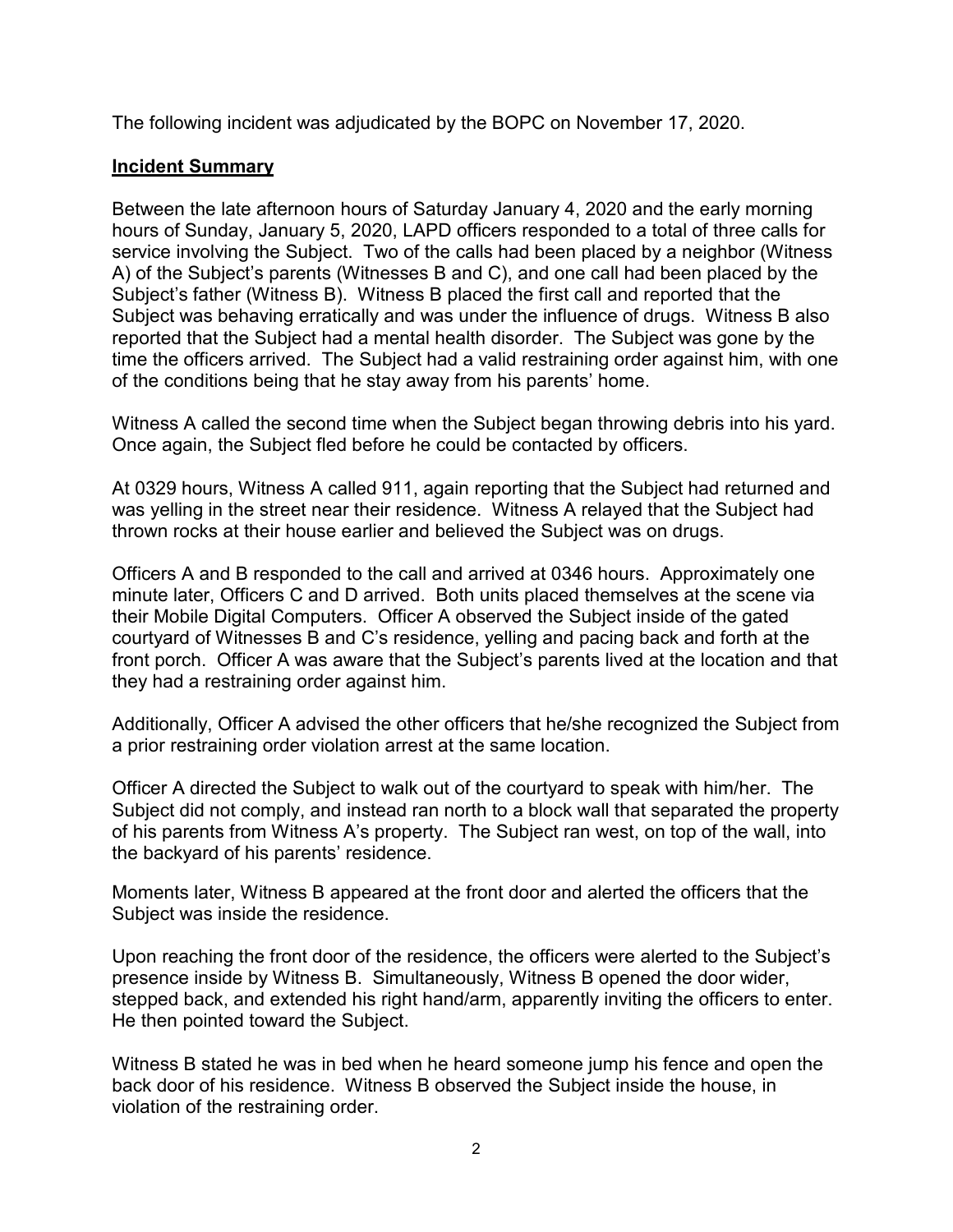As the officers moved toward the front door, Officer A broadcast a request for a supervisor and asked that one of the officers at scene obtain a beanbag shotgun. Officer D heard the request and retrieved a beanbag shotgun from his/her police vehicle, while Officers A, B, and C approached the front door.

While standing at the front door, Officer A asked Witness B where Witness C was located; he indicated she was inside the residence. As this was occurring, the Subject was kneeling in the dining room and saying, "Please, I don't want to go to jail."

As the officers entered the residence, the Subject stood up and walked into the kitchen area.

Officer A and Officer B followed behind the Subject. As they continued to illuminate him with their flashlights, Officer A told the Subject to "relax" and that he/she needed to see the Subject's hands. The Subject raised his hands, walked behind the kitchen island, and shouted, "I'm so sorry … I don't want my life to be over … Please don't kill me." Officer A then requested a backup. As a result, Sergeant A and Officers E, F, G, and H responded.

Approximately one minute later, the Subject moved into the dining room as Witness C emerged from the hallway and hugged him. According to Witness C, she did this in an attempt to calm him down. The Subject hugged Witness C while repeatedly shouting, "They're gonna kill all of us."

From Officer A's position, he/she could see Witness C interacting with the Subject and did not believe she was in any danger.

Officer A observed Witness C attempting to calm the Subject by speaking to him and by rubbing his back in a comforting manner. Officer A believed Witness C's actions could be meaningful in de-escalating the situation.

Upon Sergeant A's arrival, he/she was given a quick briefing by Officers C and D while he/she stood just outside the front door. Officer C told Sergeant A that the Subject was "just flipping out." Officer C also told Sergeant A that the Subject "snatched mom and doesn't want to let her go." Officer C added that there was a restraining order against the Subject and that no officers had physically touched him thus far. Officer D told Sergeant A that he/she possessed a beanbag shotgun, and Sergeant A confirmed with Officer D that he/she would be less-lethal. Sergeant A then instructed Officer C to brief additional officers as they arrived.

Officer A advised Sergeant A there were no known weapons involved and that, according to Witness B, the Subject was in violation of a restraining order. According to Sergeant A, he/she positioned him/herself in the middle of the dining room behind the officers and continued assessing the situation. Soon after, Officer A approached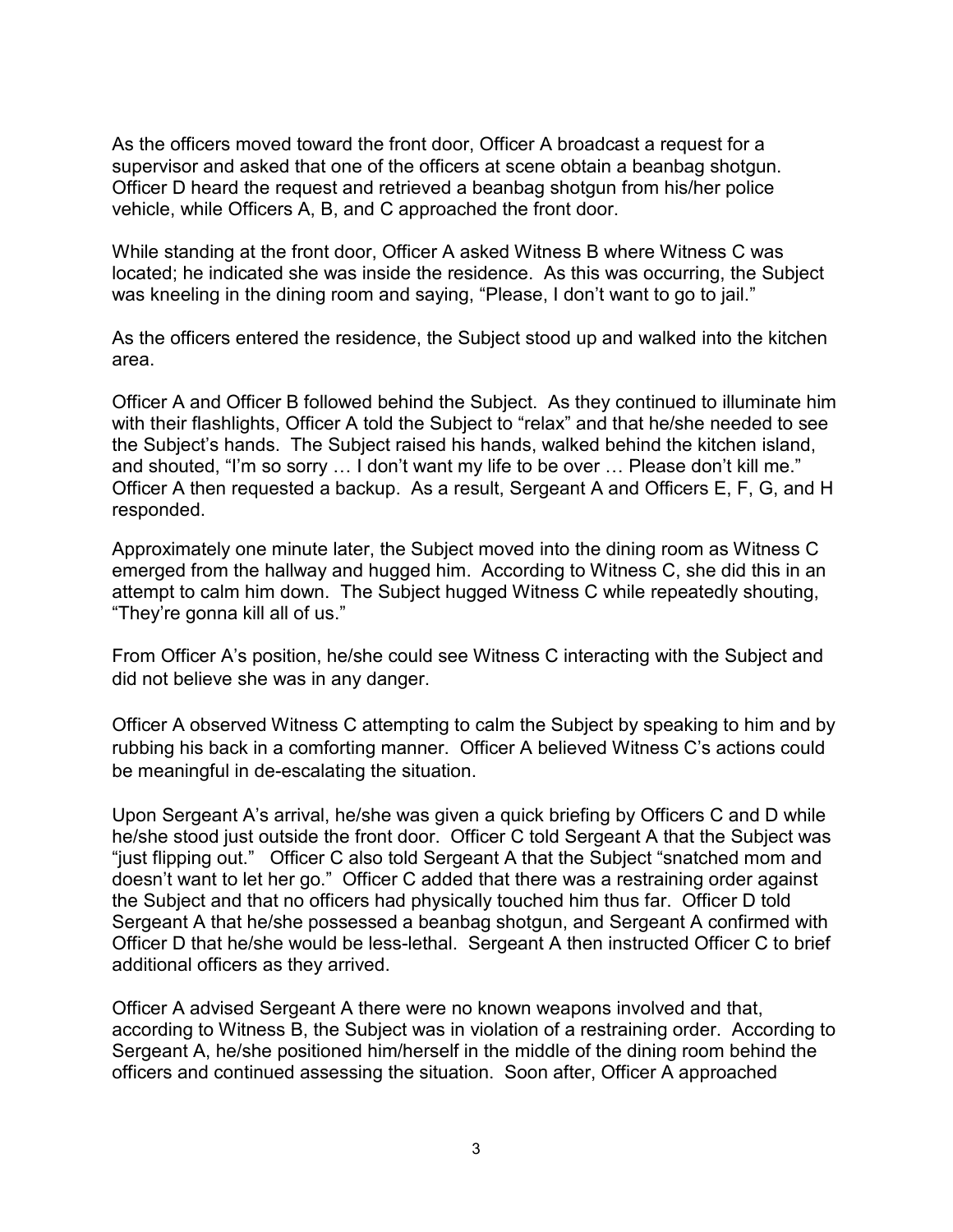Witness C and grasped the back of her clothing while asking her to step away from the Subject; Witness C complied.

At approximately 0355 hours, Officers I, J, K, and L arrived and positioned themselves near the front door. According to Officer K, the Subject was sweating and irate. He/she believed the Subject's apparent thought patterns were consistent with someone who was mentally ill or under the influence of methamphetamine.

According to Officer A, while interacting with the Subject, he/she called him by his first name, reminding him that they knew each other from a prior incident and assured him they were not there to hurt him. Officer A also maintained his/her distance from the Subject and kept his/her hands away from his/her police equipment to avoid causing the Subject fear.

Officer A told the Subject he/she was going to be fair with him and directed the Subject to turn around and place his hands behind his back. According to Officer A, he/she intended to get the Subject out of the residence so that he would have less access to potential weapons. Officer A communicated his/her plan to Sergeant A. According to Sergeant A, he/she agreed with this plan, because it would make for a less cluttered environment.

While Officer A continued communicating with the Subject, Officer D moved farther into the residence with the beanbag shotgun. Simultaneously, Officer K moved from the front door of the residence to the dining room and positioned him/herself near Officer A on the Subject's right side. The Subject refused to step outside and continued yelling at the officers in a rapid and agitated manner, while emphatically moving his hands and arms.

Despite repeated attempts by Officer A to calm the Subject over the span of approximately nine minutes, he remained uncooperative and defiant. Officer K believed the Subject might respond to a different voice and tried to talk with him. However, as Officer K began to speak, the Subject faced him/her and yelled, "No, you are not in charge!" Officer K directed the Subject to turn around and explained that if he did not comply, he would be handcuffed and more than likely end up on the ground. The Subject continued to yell at Officer K and was emphatic that the officers needed to leave his residence. Based on the Subject's demeanor, Officer K did not believe that further attempts to communicate with the Subject would be effective.

Officer K recognized that they were in a confined area and that the Subject was wearing baggy clothing and had not been searched for weapons. At that point, Officer K decided to grab the Subject to prevent him from potentially reaching into his pockets for a weapon.

Officer K stepped toward the Subject and placed his/her left hand on the Subject's right elbow while also grabbing the back of the Subject's right hand. Officer K then applied a wrist lock and guided the Subject's right hand to his lower back. Simultaneously, Officer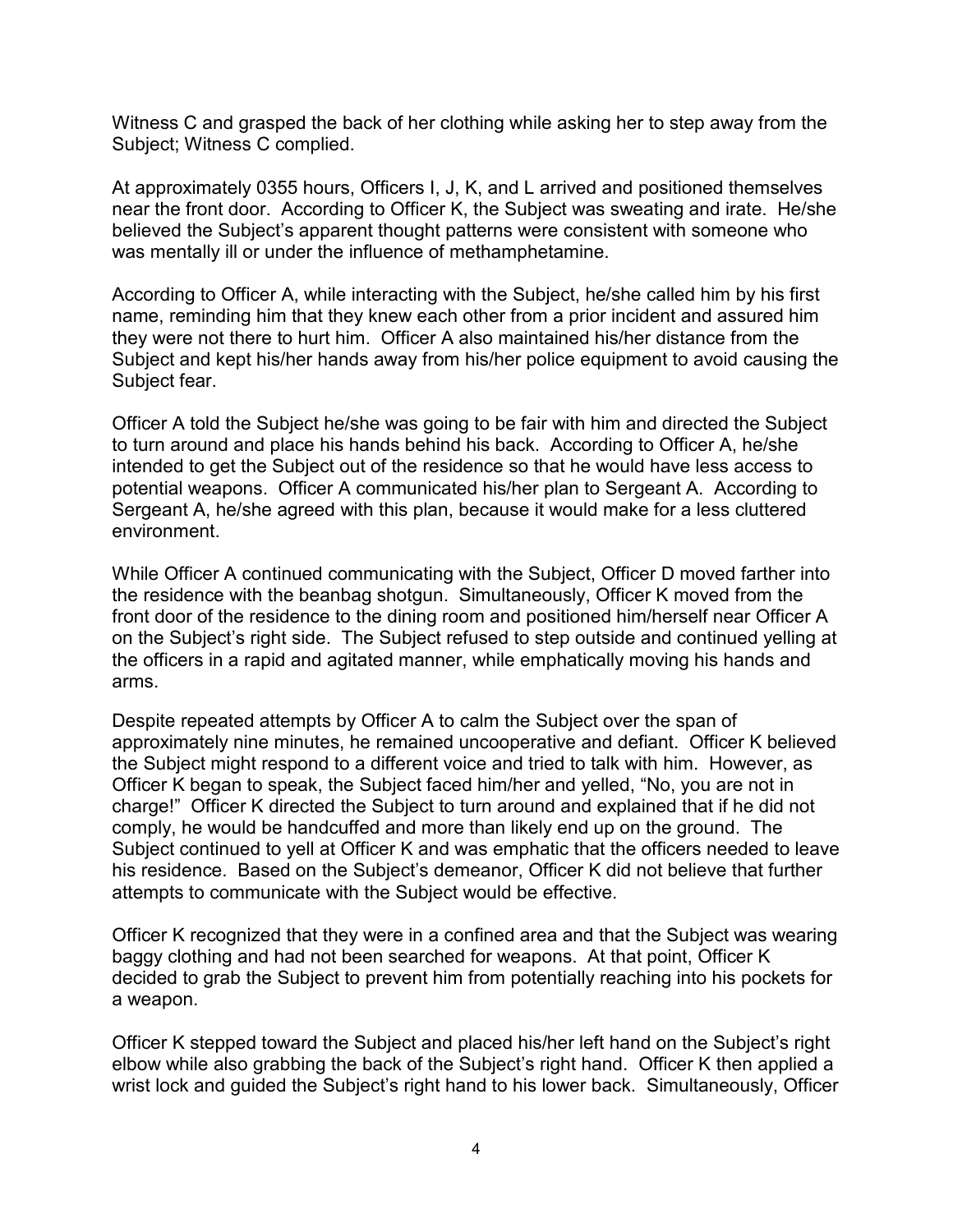B assisted Officer K by placing his/her right hand on the Subject's right tricep and his/her left hand on the Subject's right wrist.

As Officers B and K attempted to control the Subject's right arm, Officer I placed his/her left hand on the Subject's left arm while he/she simultaneously placed his/her right hand on the Subject's left wrist. According to Officer I, he/she intended to place the Subject's left arm behind his back for handcuffing.

The Subject became rigid and began walking forward, causing Officer I to lose his/her grip of the Subject's left arm. Officer L then assisted by grabbing the Subject's left arm.

The Subject continued moving forward toward a leather couch. In an effort to slow the Subject's momentum, Officer A stated that he/she placed his/her right hand on the right side of the Subject's chest and his/her left hand on the Subject's right arm. The Subject continued moving forward, causing Officer A to fall on his/her right knee near the couch.

Officers B, K, and L were still holding onto the Subject's arms as he fell forward onto the couch. As the Subject's upper body came to rest on the seat cushions, his knees and lower body remained on the floor. While Officer E used both hands to hold the Subject's right ankle, Officer I placed his/her right knee on the back of the Subject's right thigh and applied bodyweight. According to the officers, they observed the Subject moving his legs and both applied bodyweight in an effort to control them.

According to Officer L, the Subject attempted to stand. To prevent him from doing so, Officer L applied pressure to the Subject's left shoulder with his/her left hand while maintaining control of the Subject's left wrist with his/her right hand. Simultaneously, Officer A applied pressure to the back of the Subject's right shoulder with his/her right forearm. Officer L then advised the other officers that he/she had control of the Subject's left arm, so they could focus their efforts on the Subject's right arm and take him into custody as quickly as possible.

The Subject was still lying on the couch when Officer K applied a wrist lock to his right hand and maintained it behind his back for handcuffing. According to Officer K, he/she performed the wrist lock by placing his/her hand on top of the Subject's right hand and by flexing it toward the Subject's inner forearm. Officer K was not certain that he/she would be able to maintain control of the wrist lock based upon the Subject's size and transitioned to a two-handed grip around the Subject's right forearm.

As the Subject was being taken into custody, Sergeant A stood near the couch and monitored the officers. Sergeant A ordered the Subject to give the officers his hands and directed the officers to handcuff the Subject.

Officer B attempted to place a handcuff on the Subject's right wrist, however the cuff got caught on the Subject's right jacket sleeve. Officer I observed Officer B struggling to handcuff the Subject and assisted by applying a wrist lock to the Subject's right hand. While the wrist lock was maintained, Officers B and I moved the Subject's jacket sleeve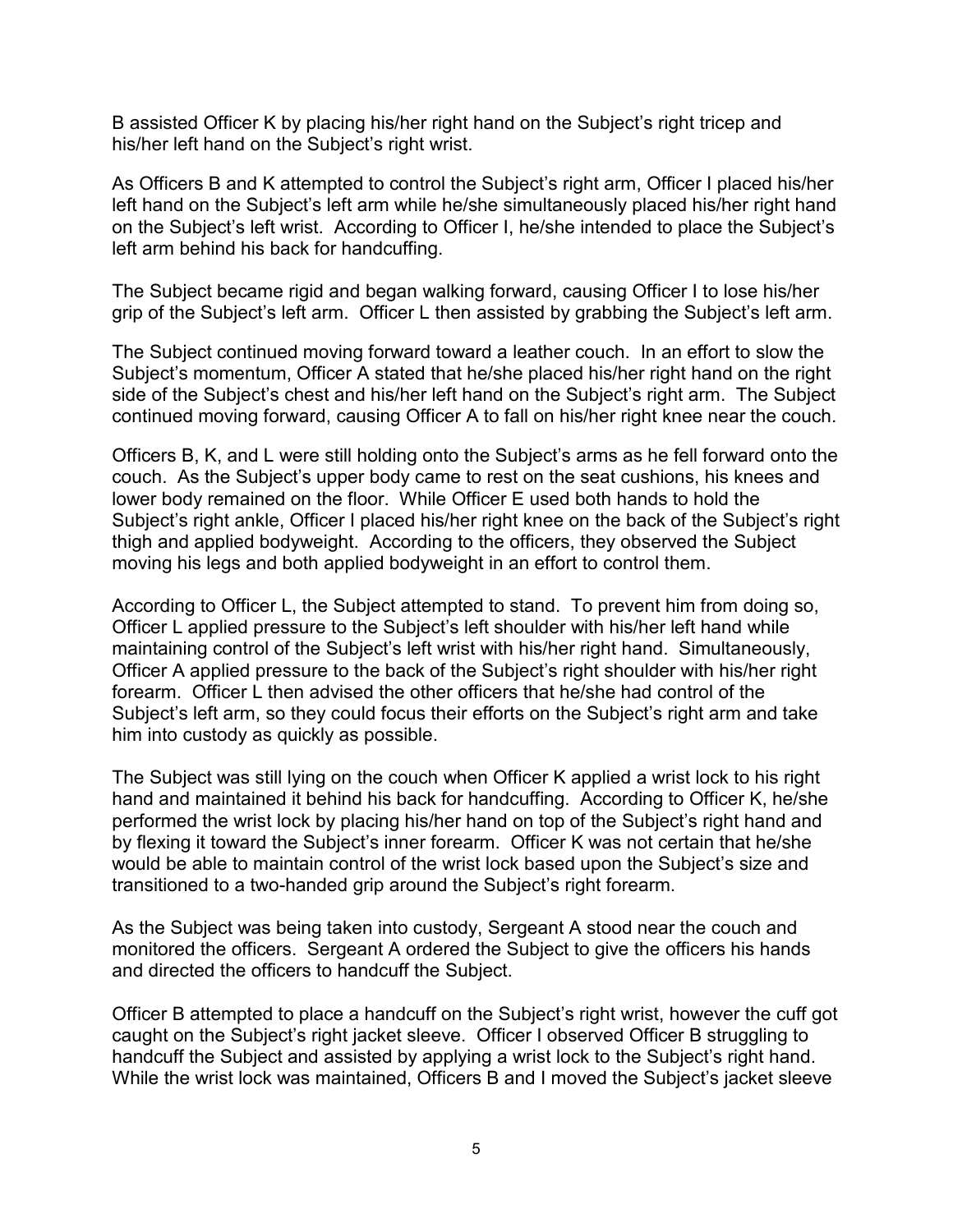upward, which allowed Officer B to then fasten the handcuff around the Subject's right wrist.

Once the Subject's right hand was cuffed and being held by Officer I, Officer K transitioned to assist Officer L with securing the Subject's left wrist. Officer K placed two hands around the Subject's left wrist and moved it from his stomach area to behind his back. Officer K then used his/her right hand to grip the Subject's left hand and used his/her other hand to slide the Subject's left sleeve past his wrist. Officer J utilized a second pair of handcuffs to secure the Subject's left wrist and then joined the two sets of handcuffs.

After the handcuffs were applied, the Subject remained in a face down position and was still attempting to kick his legs. In an effort to prevent that from continuing, Officer F grabbed the Subject's right calf; Officer E placed both of his/her knees on the Subject's left ankle; Officer H placed his/her left shin on the Subject's left hamstring while also placing both of his/her hands on the back of the Subject's legs. Sergeant A then directed the officers to apply a Hobble Restraint Device (HRD) to the Subject's legs. Officer F released his/her grip on the Subject's right leg as he/she and Officer H retrieved their respective HRDs. Officer E then removed his/her knees from the Subject's left ankle and used his/her hands to bring the Subject's ankles together.

As Officer H maintained his/her bodyweight on the Subject's left hamstring, he/she and Officer F placed a HRD around the Subject's crossed ankles and a second HRD above his knees. Approximately 10 seconds after the HRD were secured, Officers A, I, and L moved the Subject into a seated position, with his legs extended in front of him.

After the Subject was placed in the seated position, Officer I positioned his/her right knee behind the Subject's back. According to Officer I, he/she did this to support the Subject so that he would not bump his head and or injure himself. Similarly, Officer L crouched behind the Subject and placed his/her left hand on the back of the Subject's neck while holding his right wrist with his/her right hand. According to Officer L, he/she placed his/her hand on the back of the Subject's neck without applying any force. Officer L did this in an effort to stabilize the Subject and prevent him from falling backward.

Officer D requested a Rescue Ambulance (RA) believing the Subject was possibly under the influence of a narcotic. Prior to the arrival of the RA, the Subject was rolled into a recumbent position on his right side. Officer H repositioned him/herself behind the Subject and placed his/her hands on his left arm, while Officer L placed his/her left arm on the Subject's left wrist.

Officer E maintained control of the lower hobble and placed his/her left shin across the Subject's lower legs. Officer F maintained control of the upper hobble and placed his/her left knee on the Subject's left thigh.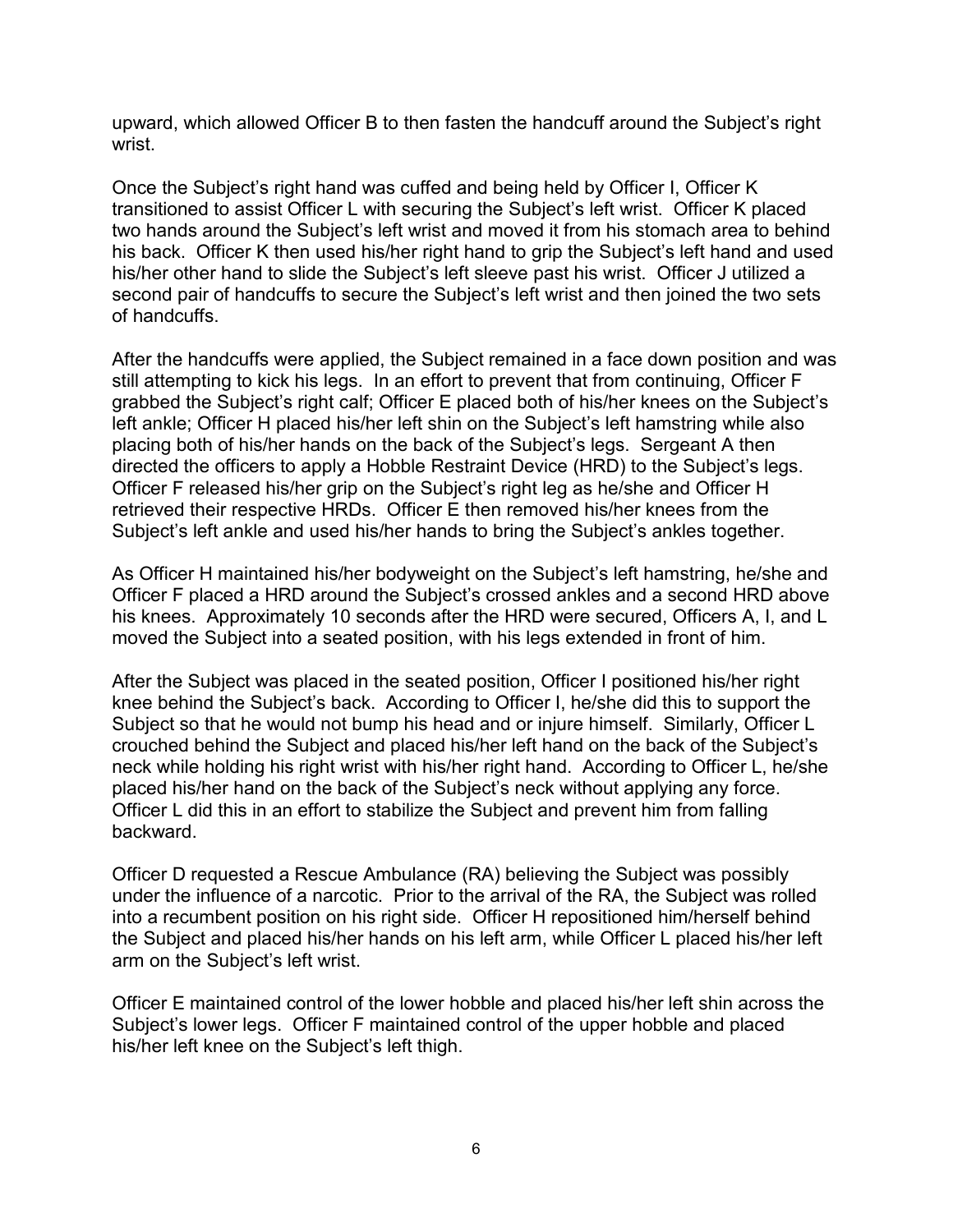Officer F indicated he/she was aware the Subject was lying on his right side, however repositioning the Subject to his left side was not feasible due to his large size and the small confines of the room.

At approximately 0410 hours, Officer K rolled the Subject into a prone position so Officer F could double lock the handcuffs that conjoined the handcuffs on the Subject's wrists. The Subject remained in this general position for approximately 40 seconds before he was returned to his right side.

Paramedics then arrived and the Subject was transported to the hospital.

At approximately 0353 hours, Sergeant B responded to the scene and initiated a Non-Categorical Use of Force Investigation. During his/her investigation, Sergeant B obtained digital photographs and conducted brief interviews of the Subject's parents. Force Investigation Division (FID) ultimately assumed the investigative responsibility prior to Sergeant B completing the Non-Categorical Use of Force Report.

At 0435 hours, the Subject arrived at the hospital. At the request of hospital staff, Officers I and J removed the Subject's handcuffs from the gurney to allow for his transfer to a hospital bed. The Subject was moved to the hospital bed and the officers fastened the handcuffs to the bed rails, while hospital staff members prepared to place the Subject in soft restraints.

As medical staff took over, Officer B observed a staff member take control of the Subject's right arm. The Subject appeared to resist the staff member and attempted to stand up. Officer B then observed the staff member place his left arm on the Subject's right shoulder and forcefully push him down onto the bed. Medical staff members ultimately fastened each of the Subject's ankles to the bottom of the bed, his left arm to the left side of the bed and his right arm to the top of the bed. Neither officer was involved in the application of the restraints.

The Emergency Department physician stated he conducted a head to toe assessment of the Subject and physically palpated the Subject's body for injuries. No fractures or dislocations were detected.

According to the medical records, at 1730 hours, approximately 13 hours after arriving at the hospital, the Subject complained of pain to his right wrist, which was still secured with a soft restraint. A series of X-rays were completed and at 2134 hours, it was determined that the Subject had a posterior dislocation of his right elbow. At approximately 2300 hours, Emergency Department personnel performed a right elbow relocation.

At 2330 hours, the Subject was admitted to the hospital for a right elbow dislocation, rhabdomyolysis, transaminitis, and amphetamine abuse.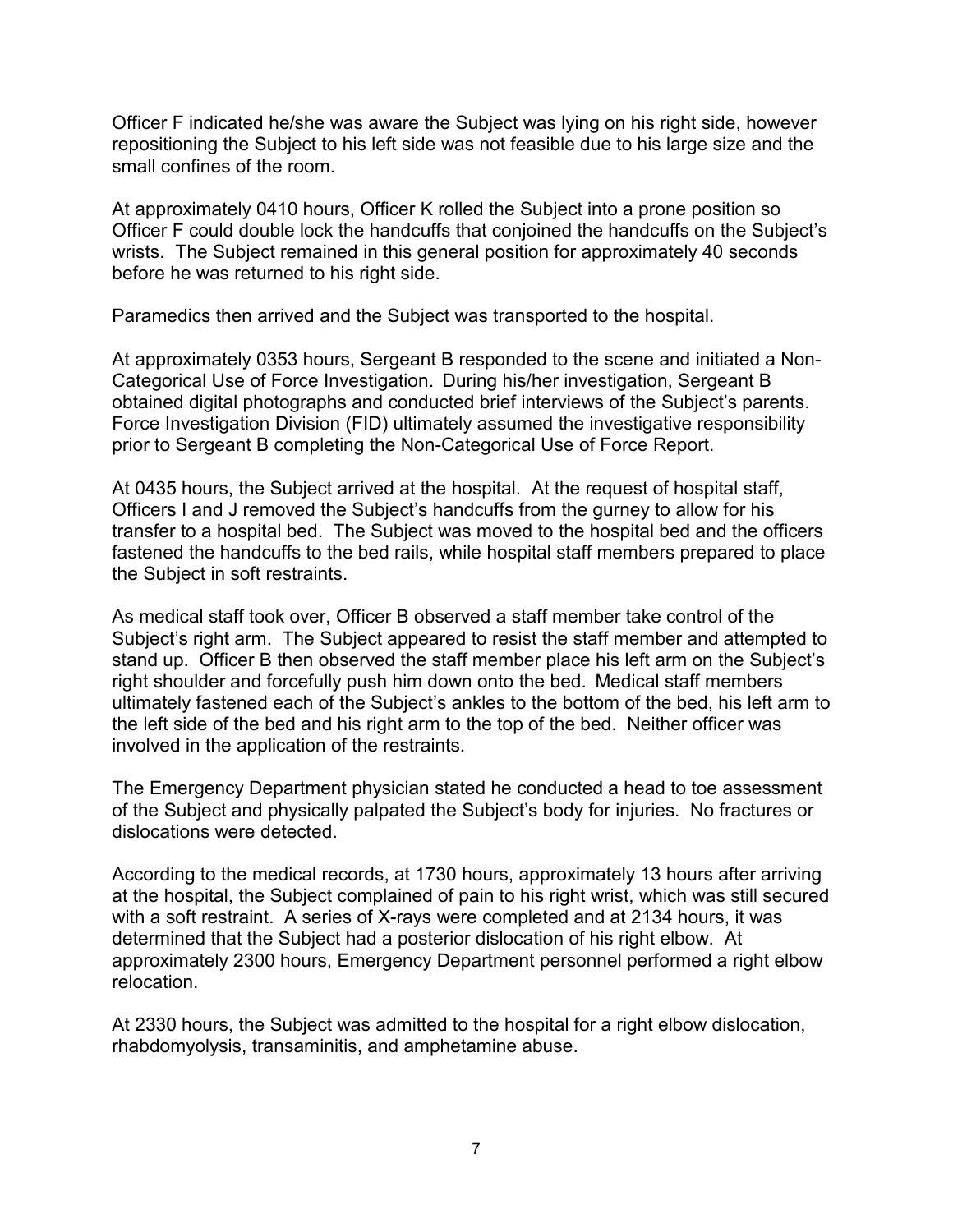### **BWV and DICVS Policy Compliance**

| <b>SERIAL</b> | <b>NAME</b> | <b>TIMELY BWV</b><br><b>ACTIVATION</b> | FULL 2-<br><b>MINUTE</b><br><b>BUFFER</b> | <b>BWV RECORDING</b><br><b>OF ENTIRE</b><br><b>INCIDENT</b> | <b>TIMELY DICVS</b><br><b>ACTIVATION</b> | <b>DICVS</b><br><b>RECORDING</b><br><b>OF ENTIRE</b><br><b>INCIDENT</b> |
|---------------|-------------|----------------------------------------|-------------------------------------------|-------------------------------------------------------------|------------------------------------------|-------------------------------------------------------------------------|
| 39555         | Officer M   | Yes                                    | No                                        | Yes                                                         | N/A                                      | N/A                                                                     |
| 38964         | Officer A   | Yes                                    | No                                        | Yes                                                         | N/A                                      | N/A                                                                     |
| 41945         | Officer K   | Yes                                    | No                                        | Yes                                                         | N/A                                      | IN/A                                                                    |
| 41531         | Officer G   | Yes                                    | No                                        | Yes                                                         | N/A                                      | N/A                                                                     |
| 42457         | Officer F   | Yes                                    | No                                        | Yes                                                         | N/A                                      | N/A                                                                     |

### **Los Angeles Board of Police Commissioners' Findings**

The BOPC reviews each Categorical Use of Force incident based upon the totality of the circumstances, namely all of the facts, evidence, statements and all other pertinent material relating to the particular incident. In every case, the BOPC makes specific findings in three areas: Tactics of the involved officer(s); Drawing/Exhibiting of a firearm by any involved officer(s); and the Use of Force by any involved officer(s). Based on the BOPC's review of the instant case, the BOPC made the following findings:

### **A. Tactics**

The BOPC found Sergeant A and Officers A, B, E, F, H, I, K and L's, tactics to warrant a Tactical Debrief.

### **B. Non-Lethal Use of Force**

The BOPC found Officers A, B, E, F, H, I, K and L's non-lethal use of force to be In Policy.

### **Basis for Findings**

In making its decision in this matter, the Commission is mindful that every "use of force by members of law enforcement is a matter of critical concern both to the public and the law enforcement community. It is recognized that some individuals will not comply with the law or submit to control unless compelled to do so by the use of force; therefore, law enforcement officers are sometimes called upon to use force in the performance of their duties. It is also recognized that members of law enforcement derive their authority from the public and therefore must be ever mindful that they are not only the guardians, but also the servants of the public. The Department's guiding principle when using force shall be reverence for human life. Officers shall attempt to control an incident by using time, distance, communications, and available resources in an effort to deescalate the situation, whenever it is safe and reasonable to do so. When warranted, Department personnel may use objectively reasonable force to carry out their duties. Officers who use unreasonable force degrade the confidence of the community we serve, expose the Department and fellow officers to physical hazards, violate the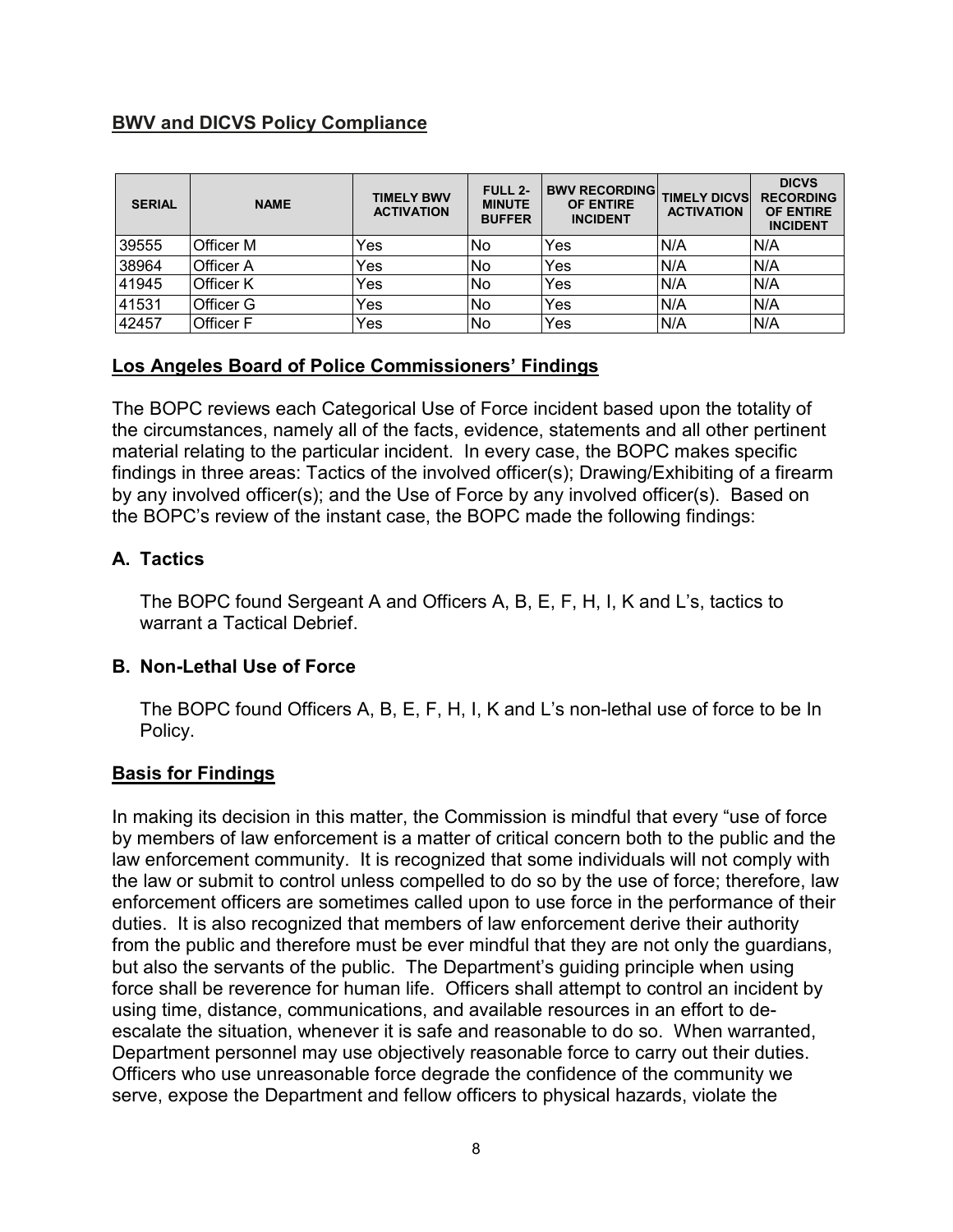constitutional rights of individuals upon whom unreasonable force is used, and subject the Department and themselves to potential civil and criminal liability. Conversely, officers who fail to use force when warranted may endanger themselves, the community and fellow officers." (Special Order No. 1, 2020, Policy on the Use of Force - Revised.)

The Commission is cognizant of the legal framework that exists in evaluating use of force cases, including the United States Supreme Court decision in Graham v. Connor, 490 U.S. 386 (1989), stating that:

"The reasonableness of a particular use of force must be judged from the perspective of a reasonable officer on the scene, rather than with the 20/20 vision of hindsight. The calculus of reasonableness must embody allowance for the fact that police officers are often forced to make splitsecond judgments – in circumstances that are tense, uncertain and rapidly evolving – about the amount of force that is necessary in a particular situation."

The Commission is further mindful that it must evaluate the actions in this case in accordance with existing Department policies. Relevant to our review are Department policies that relate to the use of force:

**Use of Force – General**. It is the policy of the Department that personnel may use only that force which is "objectively reasonable" to:

- Defend themselves;
- Defend others:
- Effect an arrest or detention;
- Prevent escape; or,
- Overcome resistance.

**Use of Force – Deadly**. It is the policy of the Department that deadly force shall be used only when necessary in defense of human life. Specifically, deadly force shall only be used to:

- Defend against an imminent threat of death or serious bodily injury to the officer or another person; or,
- Apprehend a fleeing person for any felony that threatened or resulted in death or serious bodily injury, if the officer reasonably believes that the person will cause death or serious bodily injury to another unless immediately apprehended. Where feasible, a peace officer shall, prior to the use of force, make reasonable efforts to identify themselves as a peace officer and to warn that deadly force may be used, unless the officer has objectively reasonable grounds to believe the person is aware of those facts.

An officer shall not use deadly force against a person based on the danger that person poses to themselves, if an objectively reasonable officer would believe the person does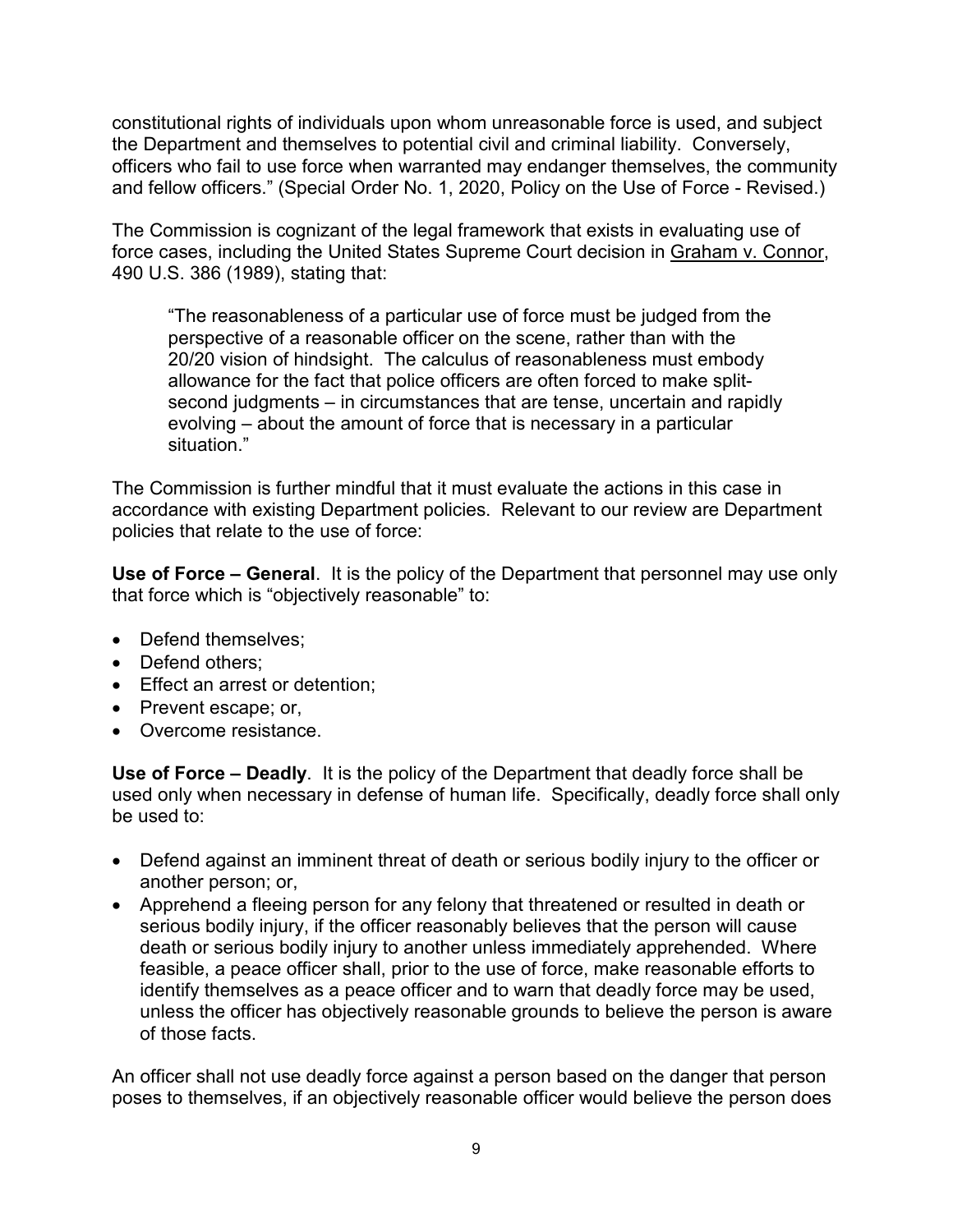not pose an imminent threat of death or serious bodily injury to the officer or another person.

**Factors Used to Determine Whether Deadly Force was Necessary.** The Department examines the necessity of deadly force by evaluating each situation in light of the particular circumstances of each case, and whether other resources and techniques were reasonably safe and feasible to an objectively reasonable officer.

The Department shall also consider the totality of the circumstances, including the officer's tactics and decisions leading up the use of deadly force. (Special Order No. 1, 2020, Policy on the Use of Force - Revised.)

An officer's decision to draw or exhibit a firearm should be based on the tactical situation and the officer's reasonable belief that there is a substantial risk that the situation may escalate to the point where deadly force may be justified. (Los Angeles Police Department Manual.)

Tactical de-escalation involves the use of techniques to reduce the intensity of an encounter with a subject and enable an officer to have additional options to gain voluntary compliance or mitigate the need to use a higher level of force while maintaining control of the situation. Tactical de-escalation does not require that an officer compromise his/her safety or increase the risk of physical harm to the public. De-escalation techniques should only be used when it is safe and prudent to do so. (Tactical De-Escalation Techniques, October 2016.)

### **Tactical De-Escalation**

• Tactical de-escalation does not require that an officer compromise his or him/her safety or increase the risk of physical harm to the public. De-escalation techniques should only be used when it is safe and prudent to do so.

**Planning** – Officer A discussed tactical concepts with Officer B on the day of the incident, which included contact and cover, pedestrian stops, dealing with mentally ill community members, and tactical de-escalation. After receiving a radio call while at the station, Officer A began formulating his/her response and asked Officers C and D, who were also at the station, to respond as an additional unit. While on their way to the location of the radio call, Officers A and B discussed the type of situation they were entering, so they could then determine what actions would be necessary. Prior to entering Witness B's residence, Officer A requested a supervisor and requested Officer D to retrieve a less-lethal force option. Upon entering the residence, Officer A observed that the Subject had retreated into the area of the kitchen. Officer A planned to contain the Subject in the kitchen by having Officer B stand in front of the north kitchen entry while Officer A maintained the south entrance. After the nonlethal use of force had occurred, Officer A discussed a plan with Sergeant A to have the Subject medically examined due to the Subject's erratic behavior and reported narcotics use.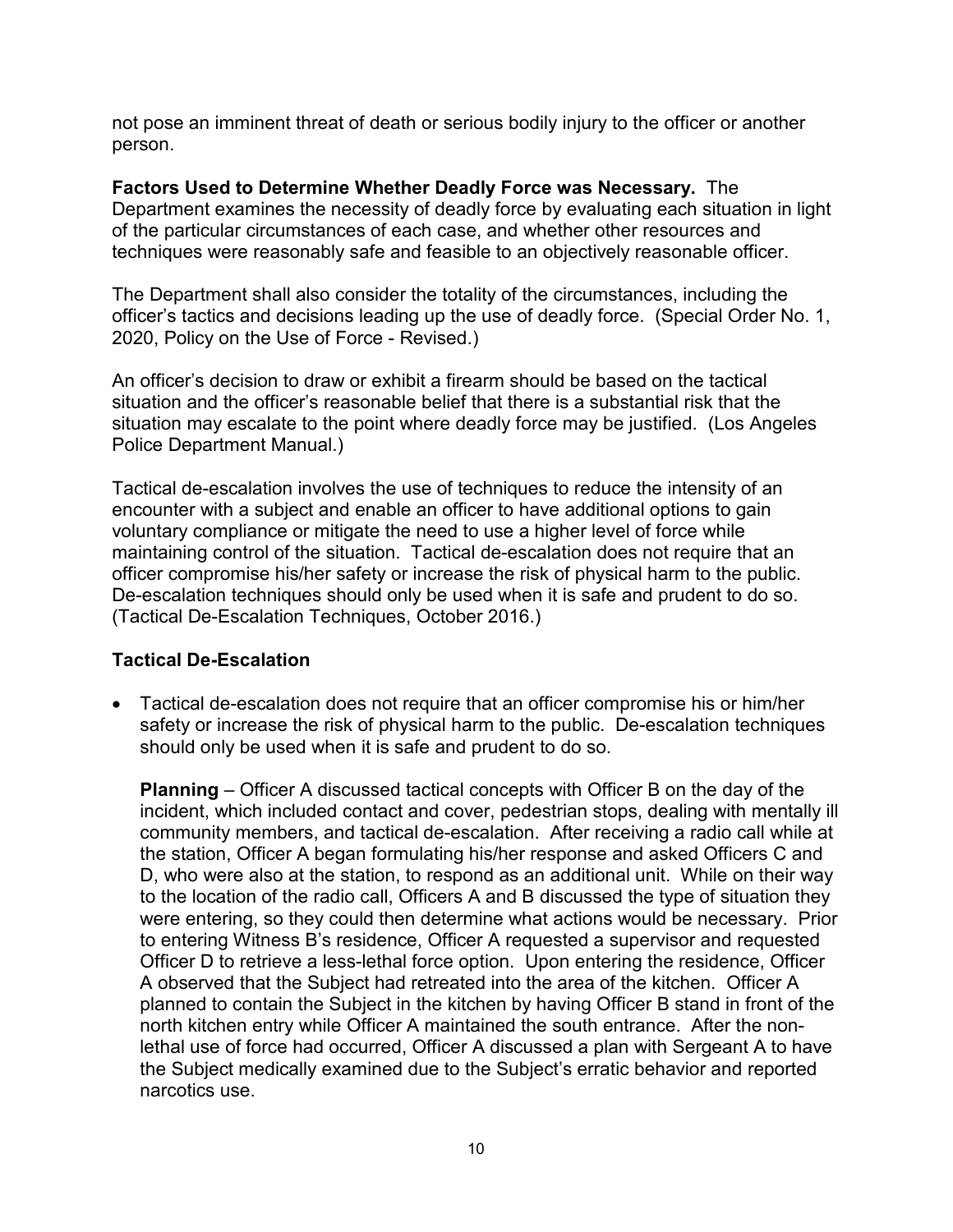While responding to the radio call, Officers K and L discussed contact and cover roles, as well as roles of lethal and less-lethal force options, traffic stops, pedestrian stops, and the fluidity of those situations. Prior to the non-lethal use of force, Officer K nodded to Officers A and I to indicate that he/she was ready to make contact with the Subject as part of his/her tactical plan. During the non-lethal use of force, Officer K verbalized his/her plans to move from one side of the Subject to the other while assisting with the application of handcuffs. Prior to the non-lethal use of force, Officer I observed Officer K's head nod and nodded in return as acknowledgement in a non-verbal agreement to make contact with the Subject.

Officer F and his/her partner, Officer G, had worked as partners and previously discussed their respective roles including contact, cover, lethal force, less-lethal force options, and physical takedowns. After the Subject was handcuffed, Officer F discussed a plan with Officers H and L to double-lock the Subject's handcuffs. Once he/she determined it was too difficult to do so from his/her positioning, Officer F communicated his/her plan to place the Subject onto his stomach while he/she double-locked the handcuffs.

Officers E and H, while enroute to the radio call, discussed cover, contact, less-lethal force options, lethal force, and traffic stops. Officer E stated that prior to each radio call, he/she and Officer H discussed their respective roles. Officer E's plan was to de-escalate the situation. During the non-lethal use of force, Officer E planned on controlling the Subject's legs if it was necessary. Officer E did so and maintained control of the Subject's legs until the Subject was taken into custody.

Sergeant A entered the residence after officers were communicating with the Subject in an attempt to de-escalate the situation. Sergeant A verified Officer D was the designated beanbag shotgun officer. During the non-lethal use of force, Sergeant A observed Officer F double-locking the Subject's handcuffs while the Subject was in the prone position. Sergeant A directed Officer F to return the Subject to a recovery position after Officer F had completed double-locking the handcuffs. Officer F confirmed he/she understood Sergeant A's plan and followed through with it by placing the Subject into the recovery position after double-locking the handcuffs.

**Assessment** – Officer A assessed the Subject's behavior when he/she arrived at the location of the radio call. The Subject's behavior was more erratic than his behavior had been during Officer A's previous contact with him. Officer A had arrested the Subject for a restraining order violation months prior. Officer A believed the Subject was possibly under the influence of narcotics and directed Officer B not to shine his/her flashlight directly at the Subject, to prevent it from further heightening the Subject's agitated state. Officer A determined a less-lethal force option should be deployed during the incident and in addition, requested a supervisor and a back-up. While in the residence, the Subject's mother, Witness C, walked up to the Subject and hugged him. Initially, Officer A believed Witness C's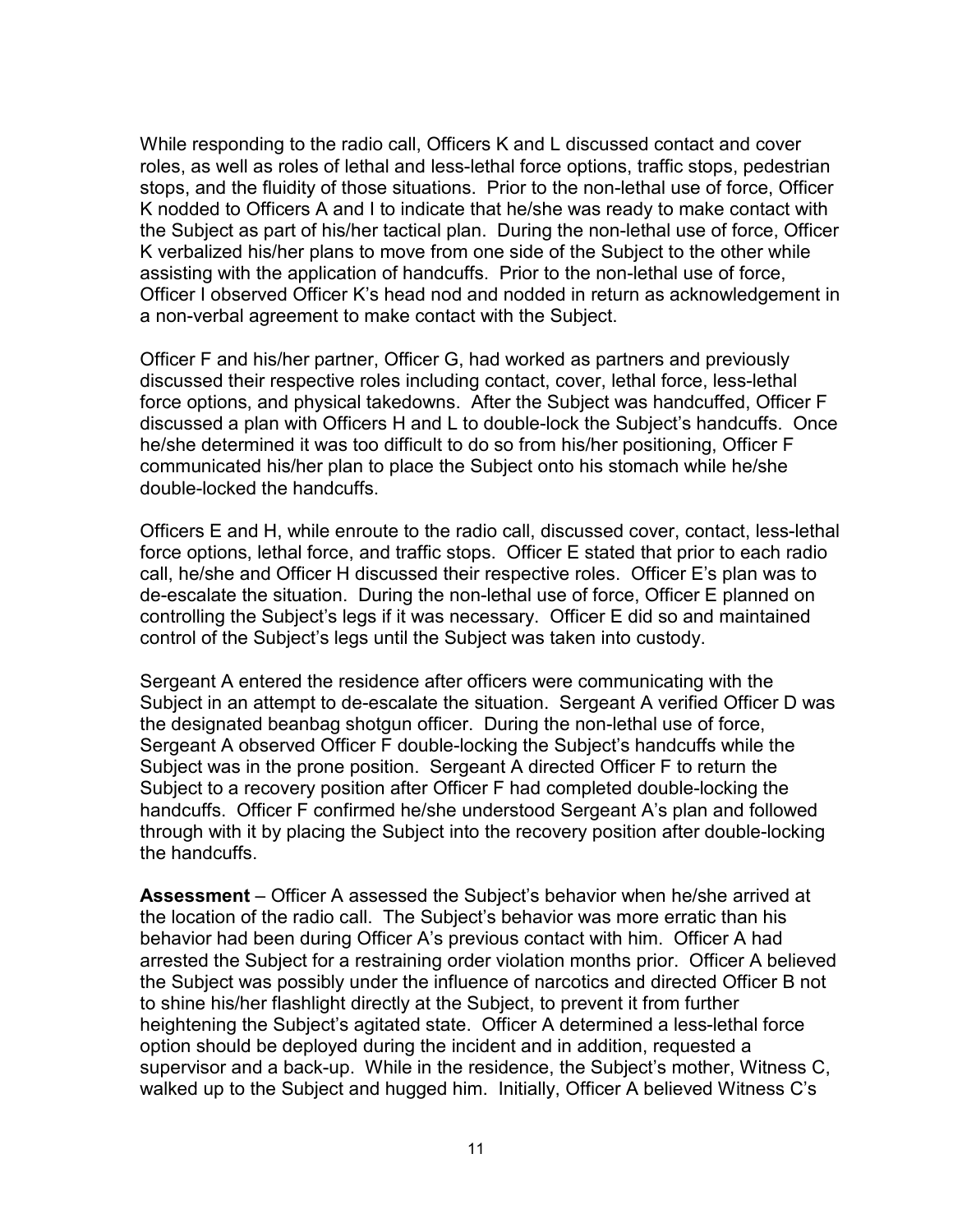presence would de-escalate the Subject's behavior. However, Officer A closely assessed the interaction throughout their contact and determined Witness C's presence was not serving to de-escalate the situation involving the Subject. As a result, Officer A approached Witness C while asking Witness C to step away from the Subject and Witness C complied.

Officers I and J immediately assessed the Subject's behavior and that he/she exhibited signs of being under the influence of methamphetamines. Officers I and J also observed the Subject was not responding to attempts at de-escalation by Officer A. After the non-lethal use of force began, Officer J assessed the number of officers involved and decided not to engage unless it became necessary.

Officer F entered the residence and observed the Subject's parents, Witnesses B and C, near officers who were engaged in the non-lethal use of force. Officer F walked over to Witnesses B and C and maintained a position between the Subject and his parents to ensure the Subject's parents did not engage with the involved officers. Officer G observed numerous officers involved in the non-lethal use of force and determined there were sufficient officers engaged. Officer G made the decision to only engage in the use of force if it was necessary.

Officers E entered the location as the non-lethal use of force was occurring and assessed the Subject and the engagement of the officers with him. Officer E observed the Subject kicking forward and moving towards the couch as the officers attempted to take the Subject into custody. Officer E took hold of the Subject's legs to assist until the other officers were able to control the Subject's arms.

Officer A assessed that a less-lethal force option may be needed during the incident, and Officer D deployed the beanbag shotgun. Officer D assessed that he/she was too close to the Subject and re-deployed to gain some distance within the residence.

The BOPC noted Officer K's specific assessment of the Subject leading up to the non-lethal application of force and his/her decision to make physical contact. The BOPC noted the specific articulation by Officer K with regard to his/her experience and understanding of the Department's Training Bulletin on excited delirium when dealing with persons exhibiting signs of excited delirium. Officer K discussed in his/her interview the signs and symptoms and his/her knowledge of the considerations an officer should contemplate when dealing with such individuals.

Sergeant A assessed the incident while inside of the residence and determined that some roles, such as less-lethal and contact officer, had already been assumed by officers within the residence. Sergeant A directed Officer C to remain at the front of the residence to brief the incoming resources who were responding to Officer A's back-up request. Officer A had established his/her role as the communications officer with the Subject and Sergeant A noted the officers were not referring to the Subject by his name. Sergeant A obtained the Subject's name as he/she believed it could assist the officers in de-escalating the Subject. During the non-lethal use of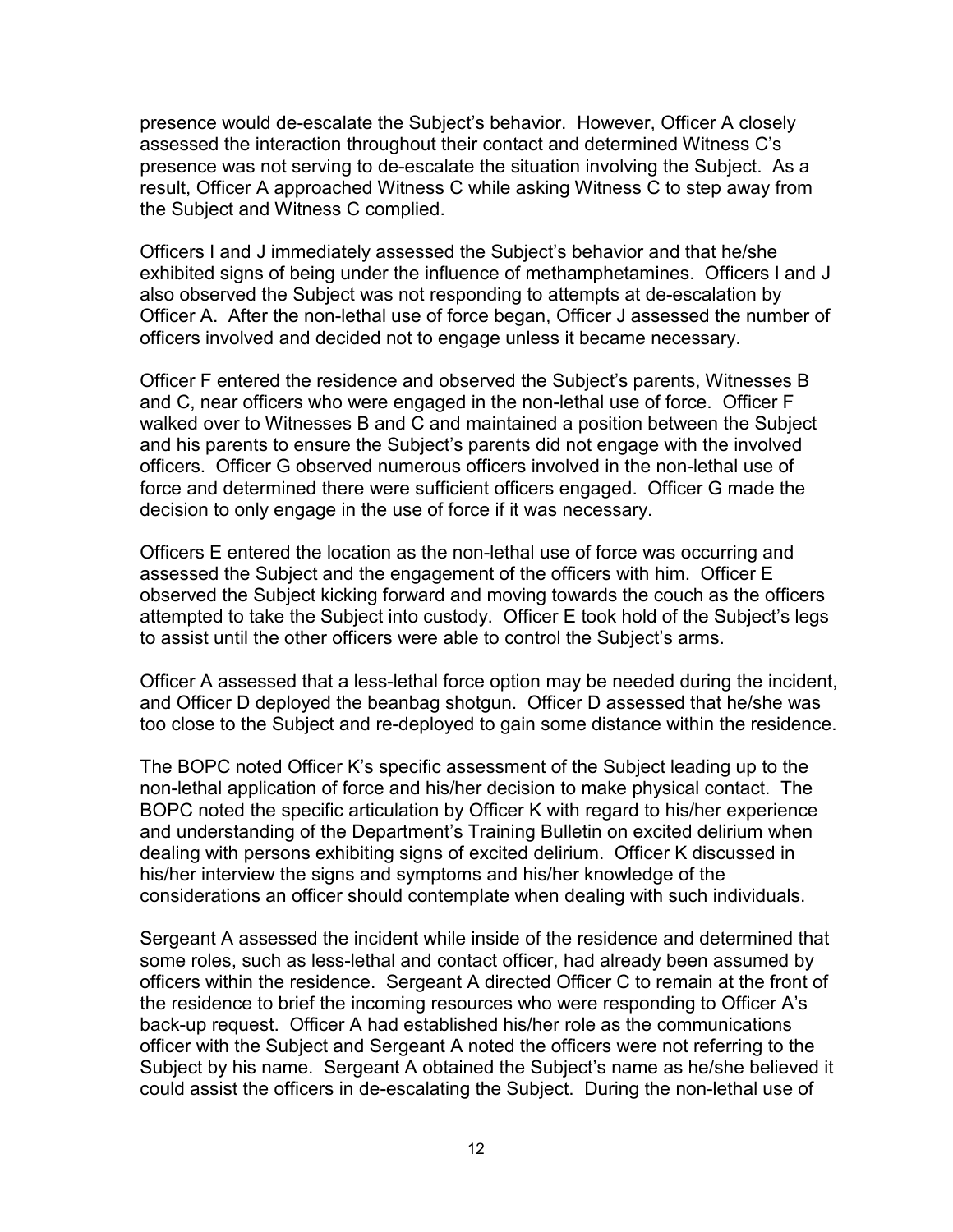force, Sergeant A continued to assess and believed there were sufficient officers engaged with the Subject. Sergeant A advised the involved officers to only use bodyweight to control the Subject. Sergeant A continued to monitor the officers' activities and the Subject's condition as they struggled to take the Subject into custody. As Officer F attempted to double-lock the Subject's handcuffs, Sergeant A assessed the Subject's prone position. Sergeant A told Officer F to return the Subject to a lateral recumbent position once Officer F had completed double-locking the handcuffs.

**Time** – Officers A and B observed the Subject in the front yard of his parent's residence. Officers A and B remained outside on the street monitoring the Subject's movements. Through verbalization, Officer A attempted to have the Subject walk out of the yard to the street where the officers were waiting. After the Subject entered his parent's residence through the back door in the backyard, Witness B opened the front door to allow the officers to enter. As Officer B walked towards the front door, Officer A advised Officer B to wait for the additional officers. Officer A also attempted to de-escalate the situation for approximately 13 minutes prior to the non-lethal use of force.

Officers E, F, G, H, I, J, K, L did not engage with the Subject when they initially arrived. After determining the Subject was not responding to Officer A's attempts at de-escalation, Officers I and K positioned themselves on either side of the Subject but did not engage with the Subject. Officers I and K waited as Officer A continued verbalizing with the Subject. Officer F used his/her time, upon entry into the residence, to assess and eventually determined his/her priority was to keep the Subject's parents away from the officers who were engaged with the Subject.

While the Subject's attention was diverted to the officers who were handcuffing him, Officers F and H utilized that time to apply two HRDs to the Subject's legs, which assisted in de-escalating the incident and preventing the Subject from kicking and injuring the officers. After the Subject was taken into custody, Officer G utilized his/her time in the residence to gather information about the Subject from Witnesses B and C.

Sergeant A stated that time was available to the officers as he/she heard additional resources responding to the back-up request. Sergeant A allowed the primary officers to continue with their attempts at verbal de-escalation.

**Redeployment and/or Containment** – Officers A and B slowly entered the residence. After entering, they observed the Subject slowly backing into the kitchen. Officer A and Officer B redeployed to either side of the kitchen in an attempt to contain the Subject as they tried to de-escalate the situation. Later during the incident, Officer B ensured the hallway was contained up to the point that Witness C exited the hallway and walked over to the Subject. Officer A advised Officer D to move further back and away from the Subject since Officer D was standing nearby while holding the beanbag shotgun.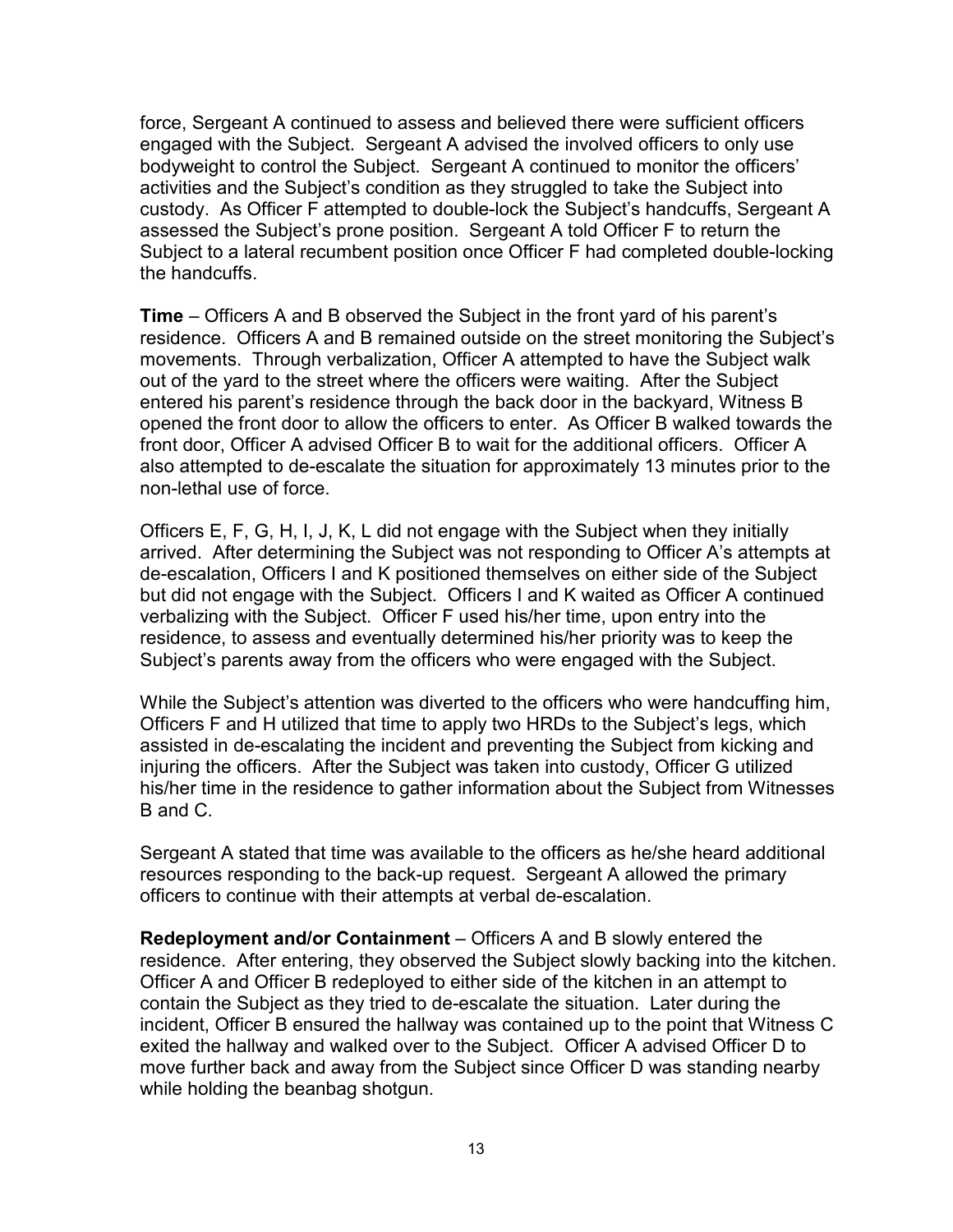Officer J entered the residence but observed that there were sufficient officers inside of the residence. Officer J redeployed outside of the residence until he/she was needed inside to provide an extra set of handcuffs.

Sergeant A observed the Subject attempting to move away from Officers I and K by trying to lunge towards the couch in the living room. Sergeant A re-deployed away from the Subject's path, avoiding becoming into contact with the Subject and maintaining his/her role as IC.

**Other Resources** – Officers A and B, prior to leaving the station, requested Officers C and D to assist them by becoming their additional unit and responding to the radio call with them. Upon arrival, Officer A believed, based on the Subject's behavior, that he/she needed to have a supervisor and an additional back-up unit. Officer A requested a back-up unit and a supervisor. Officer A also ensured a less-lethal force option was available as a resource in case it was needed.

Due to the Subject's non-compliance with Officer K's commands, Officer K utilized eye contact with Officer I as a non-verbal cue to have an additional officer assist him/her in making physical contact with the Subject. Likewise, Officer I recognized his/her responsibility to be in close proximity to render aid to Officer K if necessary.

Officer G utilized Department resources to verify that the restraining order was valid against the Subject.

Sergeant A ensured that other resources were available to the officers at scene. He/she also notified his/her Watch Commander of the incident.

Sergeant C responded to the back-up request; however, he/she remained outside of the residence during the incident. The BOPC noted that Sergeant C had the opportunity to assist Sergeant A with delegating assignments, preventing officers from stacking in the doorway, directing other resources to interview Witness A who had called 9-1-1, or contacted and obtained information from MEU. Sergeant C could have also assisted in the removal of Witnesses B and C from the residence to prevent them from interceding.

**Lines of Communication** – Officers A and B communicated their plan to each other when they were enroute to the call. Officer A established an open line of communication with Witness B by asking him/her questions about the Subject when he/she approached Witness B. Officer A asked about the restraining order, if the Subject's behavior was unusual, asked if there were other people in the residence, and where Witness C was located.

Officers A and B engaged in extensive communication with the Subject and attempted to use different techniques. Officer A advised the Subject that they knew each other, in an attempt to build rapport. When his/her verbalization and Witness C's attempts at calming the Subject appeared ineffective, Officer A communicated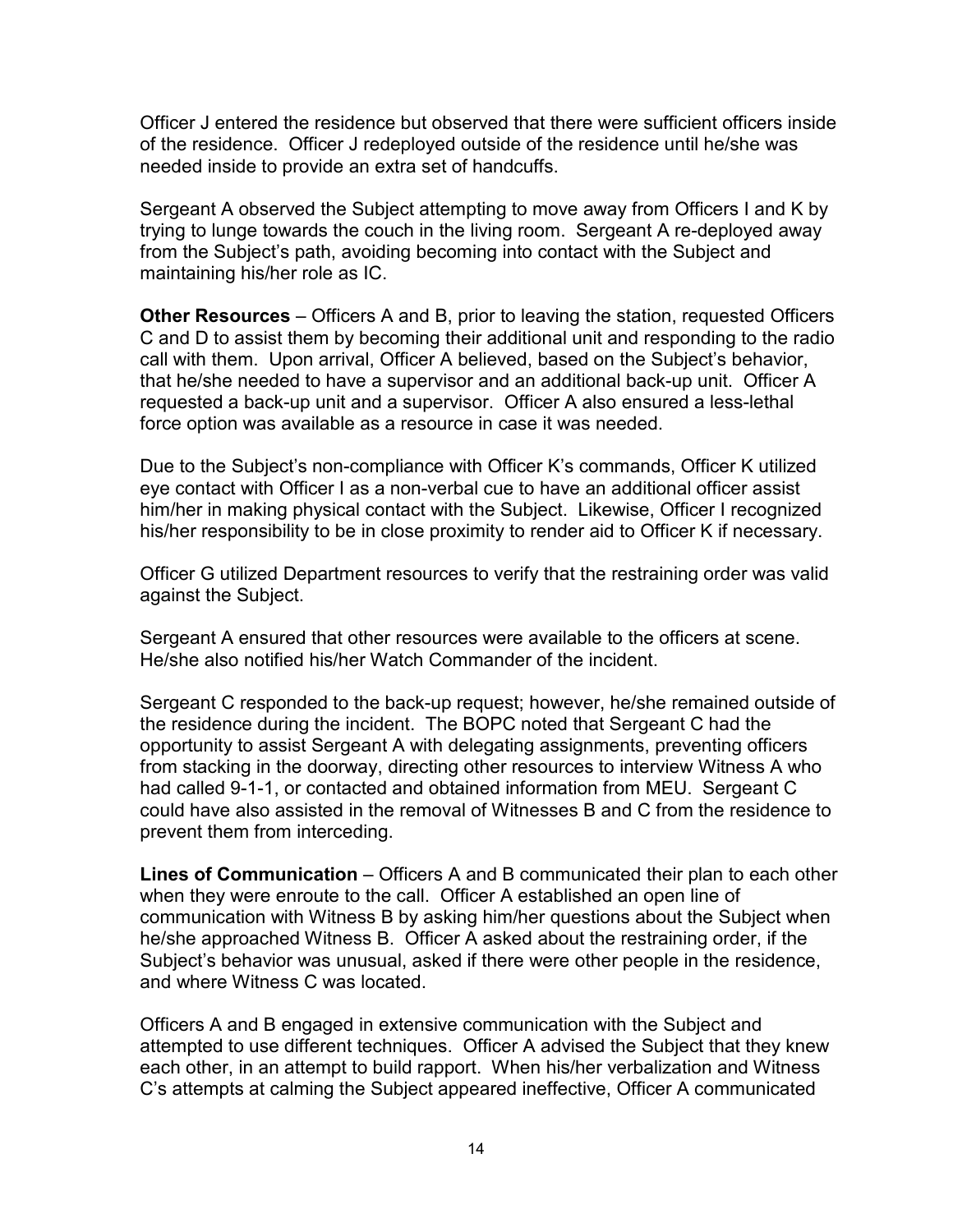with Witness C and asked Witness C to step away from the Subject. Continued attempts to gain the Subject's compliance were ineffective; therefore, Officer K took over communications and utilized firm, direct instructions with potential consequences should the Subject refuse to comply. Officer B continued to ensure the Subject that they were not going to hurt him because the Subject repeatedly stated that the officers were going to kill him. Officer A also communicated with Sergeant A as to the nature of the call and what was occurring.

Officer K was cognizant in the importance of utilizing a single point of contact and one line of communication until that contact was no longer effective.

Officer K and L discussed their plan with each other on the way to the radio call. Upon his/her arrival, Officer K communicated with officers at scene to ensure there was a less-lethal option and utilized non-verbal cues with Officer I to indicate that he/she was going to make physical contact with the Subject.

Officers F, H, and L communicated with each other when they were double-locking the Subject's handcuffs and re-positioning the Subject.

Officer K communicated with other officers as he/she moved around the Subject to assist with the left handcuff.

Officers E, F, H, and L communicated amongst each other with regard to applying and securing the HRD and the re-positioning of the Subject for purposes of doublelocking the handcuffs before proceeding.

Sergeant A verified that Officer D was the designated less-lethal officer. He/she also directed Officer C to remain outside the residence and brief incoming officers who were responding to the back-up request. Sergeant A re-deployed to gain some distance from the Subject so he/she would not become physically involved in the use of force. Sergeant A directed the officers to only utilize bodyweight and to handcuff the Subject as they attempted to take him into custody. Sergeant A verbalized with Officers F and L to place the Subject into a recovery position upon completing the adjustment of the handcuffs. Sergeant A notified Lieutenant A that a use of force had occurred, believing it was a NCUOF incident at that time.

• During its review of this incident, the BOPC noted the following tactical considerations:

### • **Tactical Planning/Communication**

Officers A, B, E, F, H, I, K, L, and Sergeant A had limited discussions in the development of a plan to detain the Subject, who was believed to be under the influence of narcotics or suffering from a mental illness.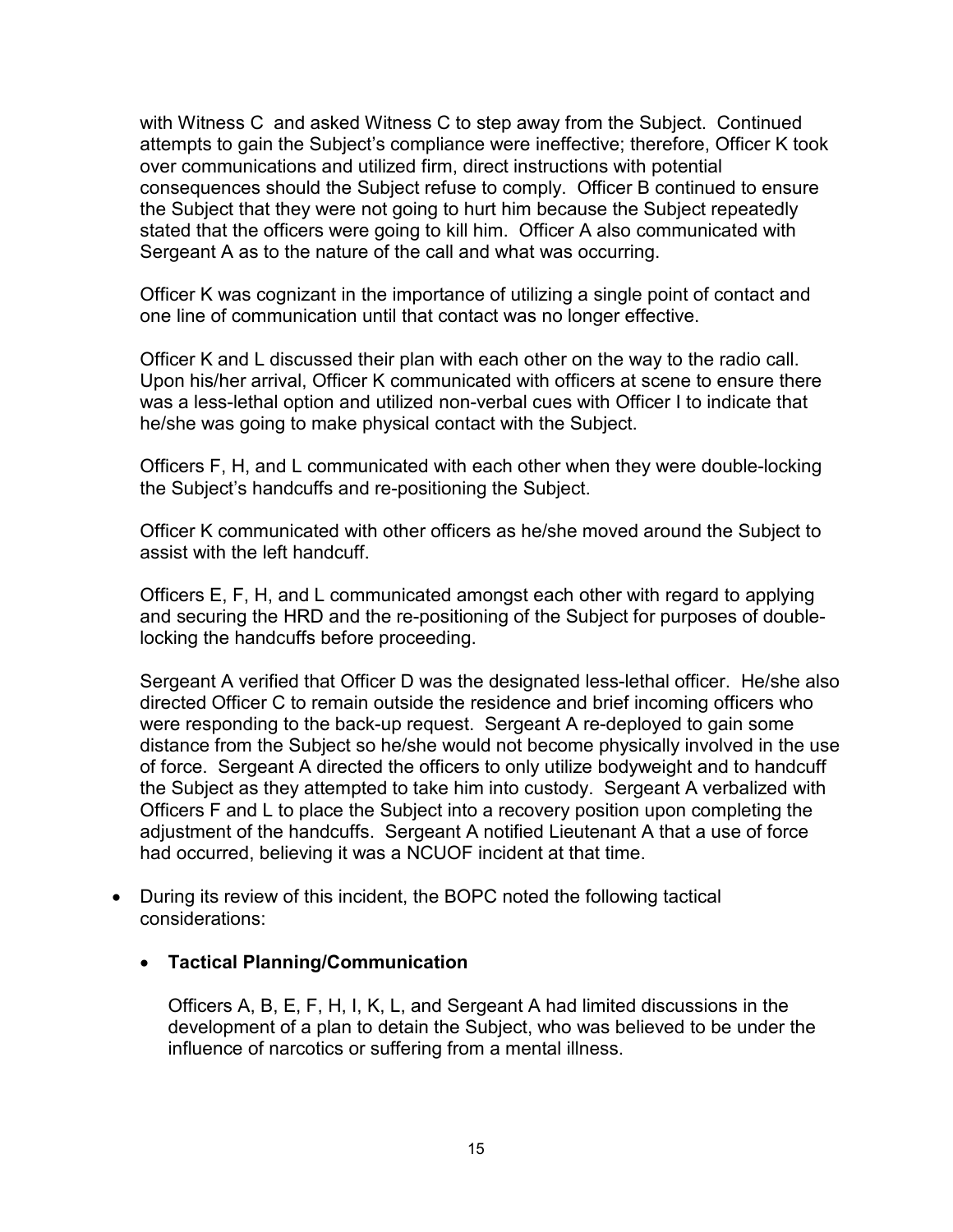In this case, Officers A, B, E, F, H, I, K, and L discussed tactical concepts and roles with their respective partners during their shift.

After receiving a radio call while at the station, Officer A began formulating his/her response and asked Officers C and D to respond as an additional unit. While on their way, Officers A and B discussed the need to first determine the type of situation they had, so they could then determine their actions.

When Officers A and B arrived at the radio call location, Officer A advised the officers that he/she had arrested the Subject months prior for a restraining order violation at this same residence. The community member who placed the 9-1-1 call, Witness A, stepped outside to meet with the officers. For Witness A's safety, Officer A ordered Witness A back into his residence and told him to lock his doors. However, no further information was gathered from Witness A, either in person or through Communications Division.

Officer A observed the Subject jump onto a wall and into his parent's backyard and directed officers to keep visual contact with the Subject. Shortly after, Officer A observed Witness B open the front door and state, "He's in here," while motioning with his hand for the officers to enter. Prior to entering the residence, Officer A requested a supervisor and asked Officer D to retrieve a less-lethal force option, but no plan was discussed amongst the officers. In addition, none of the officers attempted to gather further information about the incident or ask Witness B about reason for wanting police presence inside his home.

Upon entering the residence, Officer A observed that the Subject had retreated into the kitchen, and Officer A accordingly requested a back-up unit. Officer A planned to contain the Subject in the kitchen by having Officer B stand in front of the north kitchen entry while Officer A maintained the south entrance. Officer A assumed the role of contact officer throughout the incident until the contact officer role was transitioned to Officer K. However, there was no specific plan discussed among the other officers who were present.

Officer K stated that he/she made eye contact with Officer I as a non-verbal cue to initiate physical contact with the Subject, but there was no verbal plan or discussion of roles among the officers who were present and became involved in the non-lethal use of force. Officer K did verbalize his/her plans to move from one side of the Subject to the other while assisting with the application of handcuffs.

During the non-lethal use of force, Officer E planned on controlling the Subject's legs if it was necessary but did not verbalize his/her intent to the other officers. Officer E did so and maintained control of the Subject's legs unit the Subject was taken into custody.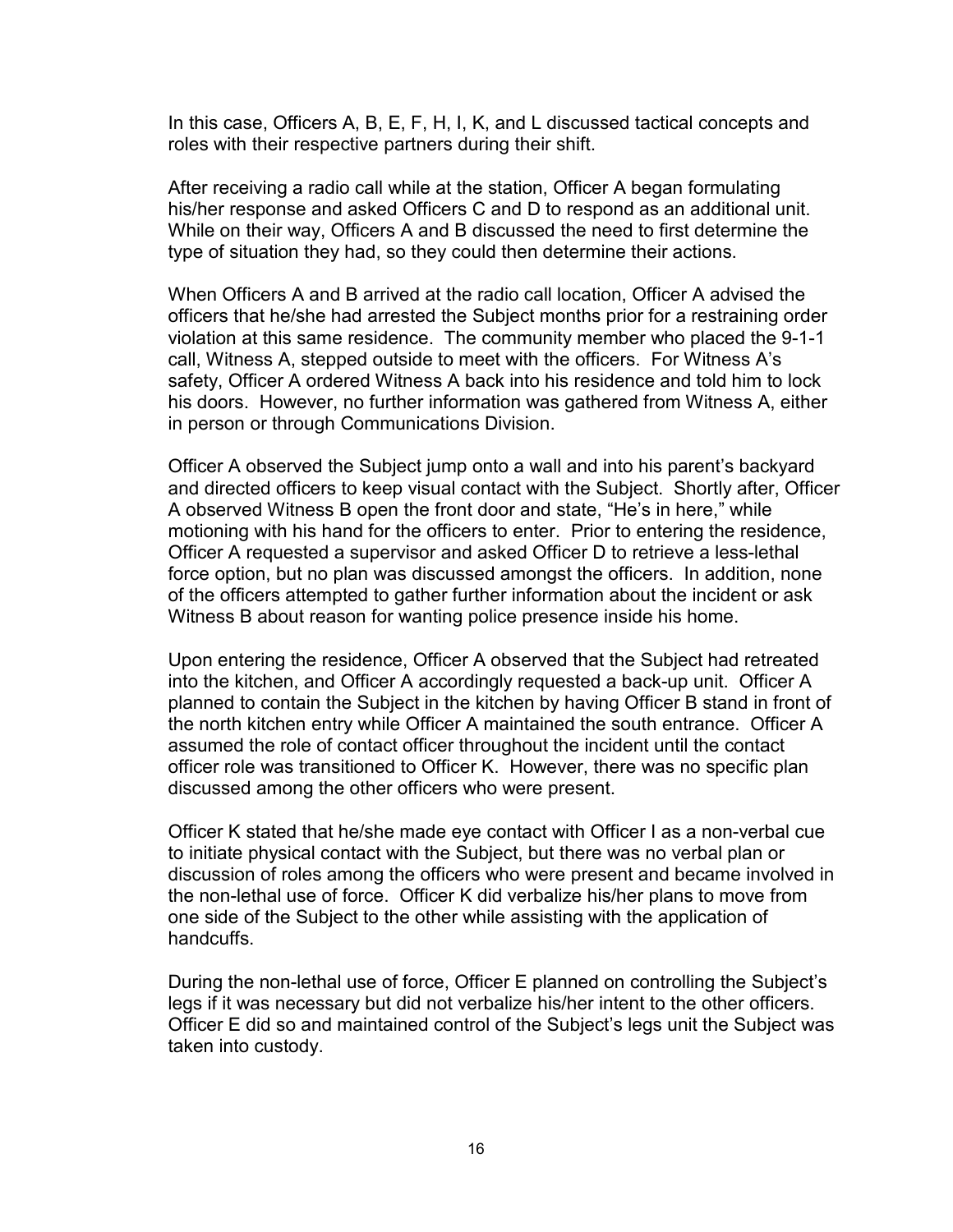After the Subject was handcuffed, Officer F discussed a plan with Officers E, H, and L to double-lock the Subject's handcuffs. Once he/she determined it was too difficult to accomplish from his/her positioning, Officer F communicated his/her plan to place the Subject onto his stomach while he/she double-locked the handcuffs.

Based on the totality of the circumstances, the BOPC determined that while there were areas for improvement, Officers A, B, E, F, H, I, K, and L's tactical planning and communication during this incident did not substantially deviate from approved Department tactical training. They worked as a team and coordinated their various responses.

Sergeant A entered the residence after the officers were communicating with the Subject in an attempt to de-escalate the situation. Sergeant A verified that Officer D was the designated beanbag shotgun officer and directed Officer C to remain outside the residence to brief additional officers. Sergeant A did not designate an arrest team or a designated cover officer to take the Subject into custody.

Based on the totality of the circumstances, the BOPC determined that Sergeant A's tactical planning and overall communication during this incident did not substantially deviate from approved Department tactical training.

### • **Situational Awareness-Tactical**

The officers were unable to locate a light source within the confines of a dark space. While a hallway light was later located inside the residence, the officers relied on their flashlights prior to and during the application of non-lethal use of force.

Officers H, I, J, K, and L arrived at the radio call and observed the Subject as they were standing in front of the residence's front door. The Subject, who was unsearched at the time and wearing bulky clothing, was directly in the path of the front door. In addition, Officer C guided Witness C near the kitchen island where a large knife was laying on a cutting board. In this case, there were no indications that Witness C was potentially violent.

Based on the totality of the circumstances, the BOPC determined that while identified as an area for improvement in this case, the officers' actions were not a substantial deviation from approved Department tactical training, but there were areas identified for improvement.

### • **Situational Awareness-Involvement of Family Member**

Officer B observed Witness C emerge from the hallway and move towards the Subject. Officer B ordered Witness C to stop, but Witness C continued towards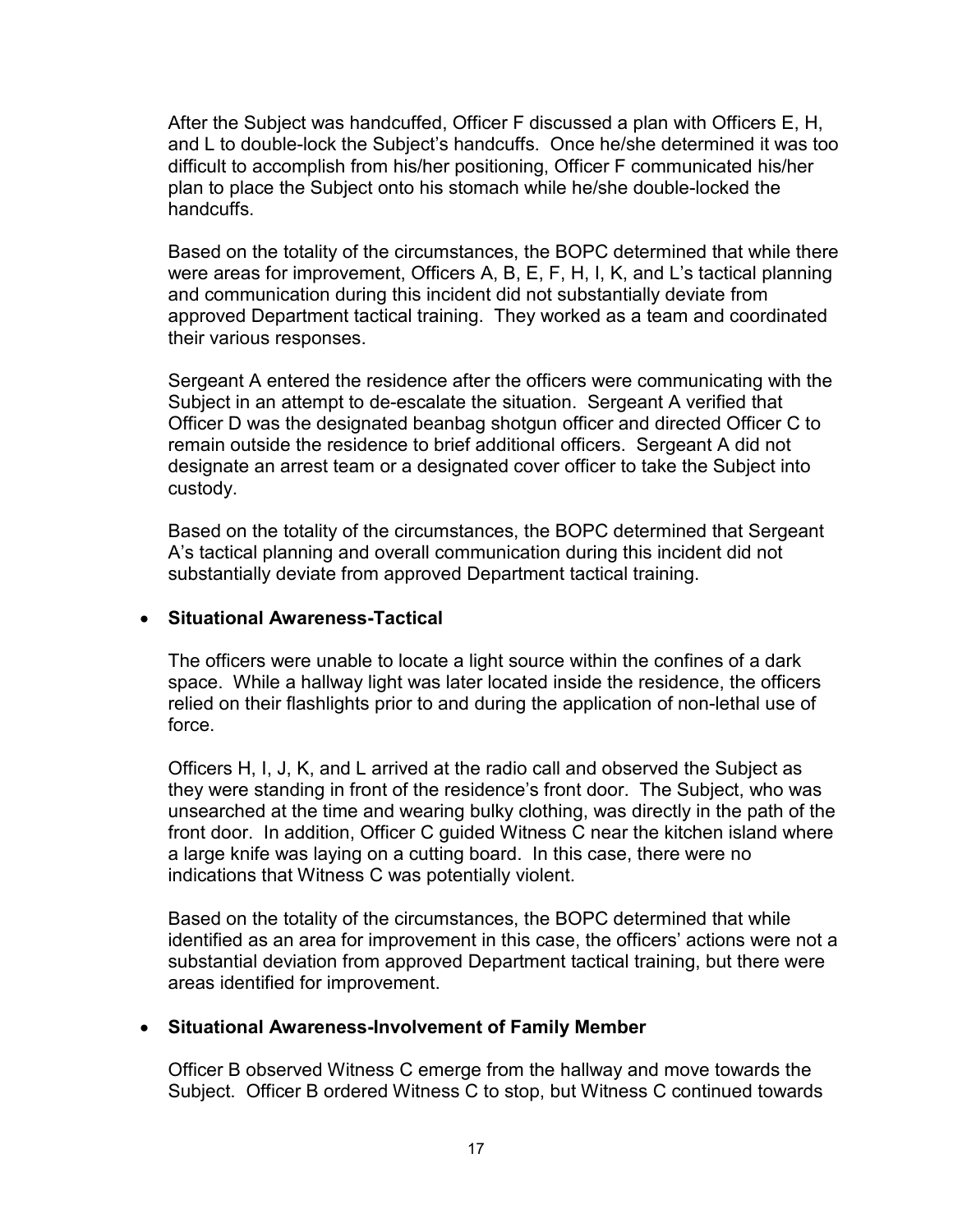the Subject and wrapped her arms around the Subject in an embrace. Witness C advised the officers she could calm the Subject and spoke to him in another language. The officers at the scene did not know what Witness C's intentions were or if the Subject had weapons in his possession, as the Subject had not yet been searched.

In this case, Officer A stated the Subject was hugging Witness C, considered that Witness C may be able to de-escalate the Subject as she was rubbing the Subject's back in an attempt to soothe him. Officer A continued verbalizing with the Subject as Witness C attempted to calm him. The Subject was contained by the officers within the living/dining room area and the officers were assessing Witness C's effect on the Subject. Officer A observed that Witness C's contact with the Subject was not de-escalating the situation and Officer A pulled Witness C away from the Subject.

During the BOPC, FID investigators indicated that Witness B had the restraining order against the Subject and Witness C acted as the "peacekeeper" in their family. Witnesses B and C believed they had been granted a special waiver from the court to allow the Subject to visit during the Christmas holiday.

Officer C utilized the Mobile Digital Computer which confirmed that Witness B had a valid restraining order prohibiting the Subject from being in the residence.

Based on the totality of the circumstances, the BOPC determined that while identified as an area for improvement, Sergeant A's and the officers' actions were not a substantial deviation from approved Department tactical training.

### • **Hobble Restraint Device**

Officers F and H applied a HRD around the Subject's crossed ankles and a second HRD above the Subject's knees. The Subject was initially placed into a right lateral recumbent position. The Subject was returned to a prone position after the application of the two HRDs in order for Officer F to double-lock the handcuffs as he/she held onto the HRD strap. The Subject remained in this position for approximately 40 seconds before he was returned to his right side.

In this case, approximately 10 seconds after the HRDs were secured, Officers A, I, and L moved the Subject into an upright seated position, with his legs extended in front of him. Officer I used his/her right knee to support the Subject in the upright position so the Subject's movements would not cause the Subject injury. Officer L placed his/her left hand onto the back of the Subject's neck to brace and stabilize the Subject as the Subject was in a seated position. Officer F stated he/she noticed the handcuffs were not double-locked and he/she was afraid the handcuffs would poke or hurt the Subject. Officer K rolled the Subject into a prone position so Officer F could double-lock the handcuffs on the Subject's wrists.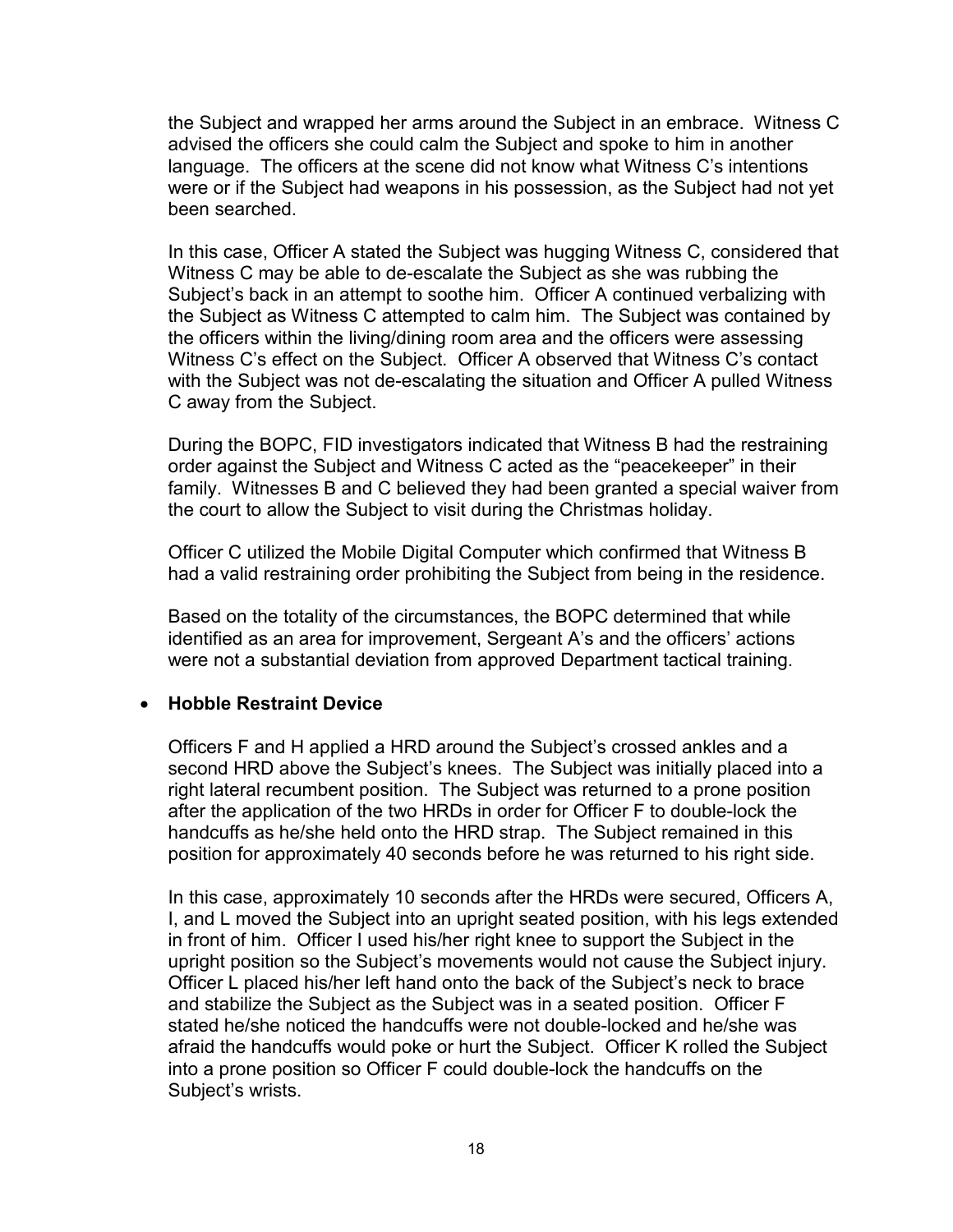Officer F finished double-locking the handcuffs while maintaining a hold on the HRD and upon completion, the Subject was rolled into a right lateral recumbent position. Officer H re-positioned him/herself behind the Subject and placed his/her hands on the Subject's left arm, while Officer L placed his/her left arm on the Subject's left wrist. Officer E maintained control of the lower hobble strap and placed his/her left shin across the Subject's lower legs. Officer F maintained control of the upper hobble strap and placed his/her left knee on the Subject's left thigh.

Based on the totality of the circumstances, the BOPC determined that while identified as an area for improvement, Sergeant A's and the officers' actions were reasonable in this case.

- The BOPC also considered the following:
	- **Simultaneous Non-Conflicting Statements –** Officers B, C, and D gave nonconflicting, simultaneous commands to the Subject as Officer A was attempting to establish rapport with the Subject.
	- **Less-Lethal Force Options (Taser)**  Officer A requested a Taser to be used on the Subject when he was resisting the officers. Officer K responded verbally by stating "No Taser." According to Officer K, he/she did not want the Taser utilized based on his/her belief that the officers who were in physical contact with the Subject would each be subject to the effects of the Taser if it were used on the Subject in a drive stun mode.
	- **Handcuffing Arrestees/Detainees**  Upon the initial handcuffing of the Subject, the handcuffs were not double-locked, causing Officer F to re-position the Subject into a prone position. Officers were reminded to double-lock handcuffs as soon as practical, to avoid potential injury to the suspect if the ratchets unintentionally tighten further.
	- **Body Worn Video Activation –** The FID investigation revealed that Officers F, G, and K did not have a full two-minute pre-activation buffer at the time of the incident. An analysis determined that Officers F, G, and K each had one prior BWV deviation involving a late activation or early termination.

The FID investigation revealed that Sergeant B and Officer A did not have a full two-minute pre-activation buffer at the time of the incident. An analysis determined that Sergeant B and Officer A had no prior BWV deviations.

A random inspection of BWVs associated to Sergeant B and Officers F, G, and K from August 17, 2020 through September 16, 2020, for compliance with BWV policy specific to a full two-minute pre-activation buffer indicated that they were all in compliance.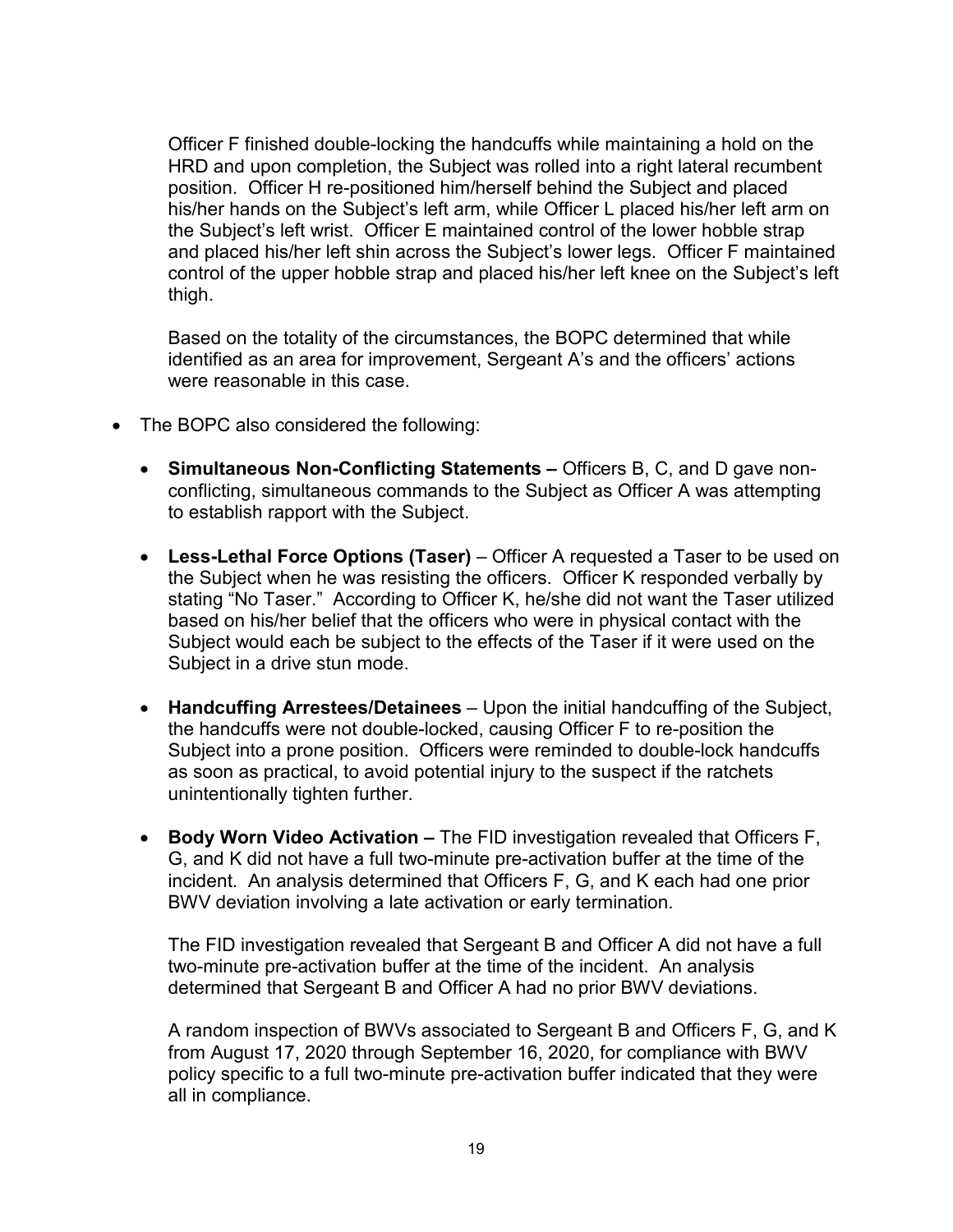A random inspection of BWVs associated to Officer A, who has been assigned to a non-field assignment since February 16, 2020, was conducted. The period selected for the random inspection of a full two-minute pre-activation buffer was February 1, 2020 through September 16, 2020. The results of the inspection indicated that Officer A had two deviations between February 5, 2020 through February 14, 2020.

- **Required Equipment**  The FID investigation revealed that Officer E did not have a Hobble Restraint Device on his/her person at the time of the incident. Officer A was not in possession of his/her baton or other impact device.
- **Code Three Response –** Officer J responded in his/her police vehicle to Officer A's back-up request and activated his/her emergency lighting equipment, but only utilized the police vehicle's siren intermittently while responding.
- **Non-Categorical Use of Force Protocols** Sergeants A, B, and C allowed Officer I and Officer B to accompany LAFD personnel in the RA with the Subject. Officers I and Officer B had been involved in the use of force in which Officer B had sustained a minor injury.

Neither Sergeants A, B, nor C accompanied the officers with the transport of the Subject to the hospital to ensure supervision of the custody of the Subject.

Sergeant C utilized Sergeant B's personal cellular phone to take photographs of the Subject for the initial use of force investigation, which was a NCUOF investigation at the time.

Sergeant B was assigned to complete the NCUOF investigation. Sergeant B arrived at the location and interviewed both Witnesses B and C together. While at scene, Sergeant B utilized his/her personal cellular phone to take photographs for the NCUOF investigation. Sergeant B did not respond to the hospital to interview the Subject.

Sergeant B had not yet completed this investigation when he/she was notified of the case status change from a NCUOF to a Categorical Use of Force.

### **Command and Control**

• Sergeant A heard Officer A's request for a supervisor and recognized the location as the same residence he/she had responded to previously during his/her shift. Sergeant A directed Officer C to brief the arriving officers who were responding to the back-up request. Sergeant A observed Officer D holding a beanbag shotgun and verified with Officer D that he/she would be responsible for deploying it if needed. Sergeant A noticed that Officer A was not using the Subject's name and obtained it in an effort to help the officers build a rapport and de-escalate the incident. Sergeant A assessed the scene, monitored the officers' efforts, and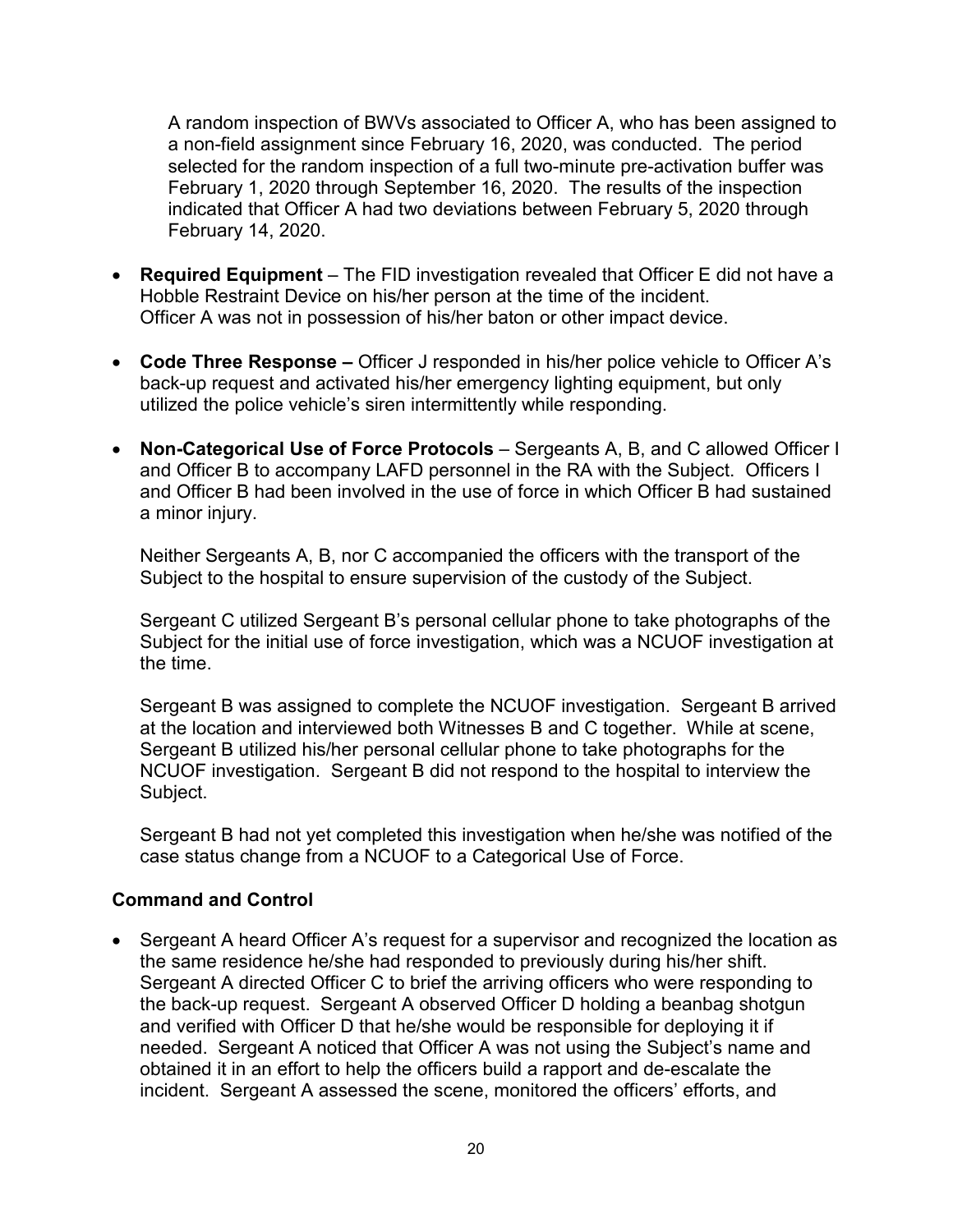gathered background and behavior information from the Subject's parents. Sergeant A assessed his/her containment and determined there were enough officers at scene to assist in detaining the Subject. Sergeant A monitored the officers' utilization of force to ensure the officers were using an appropriate level and directed the officers to handcuff the Subject. Sergeant A observed the Subject trying to stand up, so he/she directed the officers to place a HRD onto the Subject's legs and place him into a recovery position. Sergeant A ordered Officer F to move the HRD away from the Subject's handcuffs to avoid any appearance that the HRD was connected to them.

Sergeant C responded to the radio call and arrived approximately thirty seconds after Sergeant A. Sergeant C spoke with responding units as he/she maintained his/her position in the location's driveway but did not make contact with Sergeant A. Upon Officers F and G's arrival, Sergeant C directed them to remain outside of the residence due to numerous officers already inside of the residence. Once Sergeant C overheard the sounds caused by the non-lethal use of force, he/she directed Officers F and G to go into the residence, again without contacting Sergeant A. Sergeant C remained near the front yard and front door area of the property during the non-lethal use of force. Sergeant C assisted Sergeant B, who was handling the incident as a NCUOF, by taking photographs of the Subject as the Subject was on the gurney in the back of the RA.

Sergeant C, who was standing outside the residence, did provide some assistance by monitoring officers and by directing officers into the residence.

Lieutenant A was notified by Sergeant A of the NCUOF incident. Lieutenant A was notified by officers, who were monitoring the Subject, that the Subject was admitted into the hospital for care. Lieutenant A contacted FID for advisement and FID's Assessment Team responded for further investigation. FID's Assessment Team determined that the NCUOF would be re-classified as a LERI. Lieutenant A notified the Department Operation Center (DOC) of the re-classification of this incident to a LERI.

These topics were to be discussed at the Tactical Debrief.

• In conducting an objective assessment of this case, the BOPC determined that Sergeant A's, as well as Officers A, B, E, F, H, I, K, and L's tactics did not substantially deviate from approved Department tactical training.

The BOPC determined that although Sergeant C did not receive a tactics finding in this case, Sergeant C would also benefit from attending the Tactical Debrief

Officers C, D, G, and J were not involved in the application of force; however, they were part of the response and engagement of the Subject and would also benefit from attending the Tactical Debrief of the incident.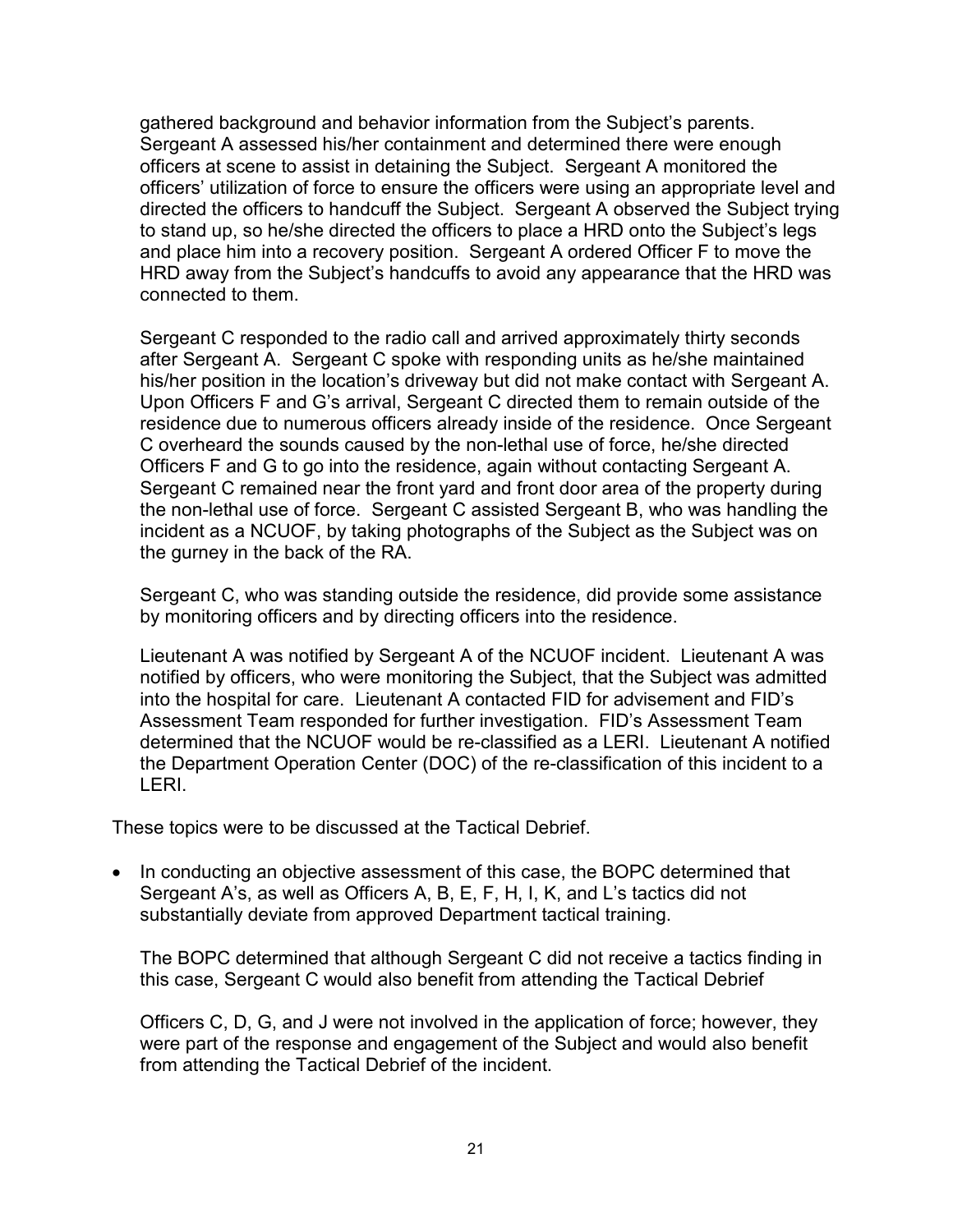The BOPC found Sergeant A and Officers A, B, E, F, H, I, K and L's, tactics to warrant a Tactical Debrief

## **B. Non-Lethal Use of Force**

• **Officer A –** (Firm Grip, Bodyweight)

According to Officer A, the Subject stepped forward towards the couch in the living room once officers attempted to take him into custody. The Subject moved in a forward motion to which Officer A responded by using his/her left hand to apply a firm grip to the Subject's right arm and simultaneously placed his/her right hand at the Subject's right collar bone. However, because the Subject's momentum continued to move him forward, Officer A stepped to his/her right, momentarily lost his/her grip, and fell onto his/her knee. As the Subject attempted to get up, Officer A stood up slightly and used his/her right forearm to apply bodyweight across the Subject's right shoulder blade.

### • **Officer B –** (Firm Grip)

According to Officer B, he/she observed Officer K grab the Subject's hand. Officer B approached the Subject on his left side and used his/her right hand to apply a firm grip to the Subject's right triceps, then used his/her left hand to apply a firm grip to the Subject's right wrist.

Officer B recalled the Subject began pulling away and moving forward which caused Officer B to also fall forward. Officer B released his/her grip, obtained a pair of handcuffs, and placed a handcuff onto the Subject's right wrist.

## • **Officer E –** (Firm Grip, Bodyweight)

According to Officer E, as the Subject moved forward onto the couch in the living room, the Subject was kicking his legs forward. Once the Subject fell onto the couch, Officer E believed he/she used both of his/her arms and legs to wrap them around the Subject's legs and applied bodyweight. Officer E's arms were wrapped around the Subject's upper knees. Once officers had taken control of the Subject's upper body, Officer E slid down and grabbed both of the Subject's ankles, utilizing a firm grip. Officer E used both of his/her knees to apply bodyweight to the Subject's left ankle. Once officers prepared to apply the HRD to the Subject, Officer E removed his/her knees from the Subject's ankles and transitioned to holding the Subject's ankles with both of his/her hands, utilizing a firm grip.

According to Officer E, he/she assisted with placing the HRD over the Subject's legs and over the Subject's knees. Officer E realized an officer holding an HRD at the Subject's ankle was bleeding and therefore, took over control of that HRD. While doing this, Officer E used his/her left shin to apply bodyweight across the Subject's lower legs.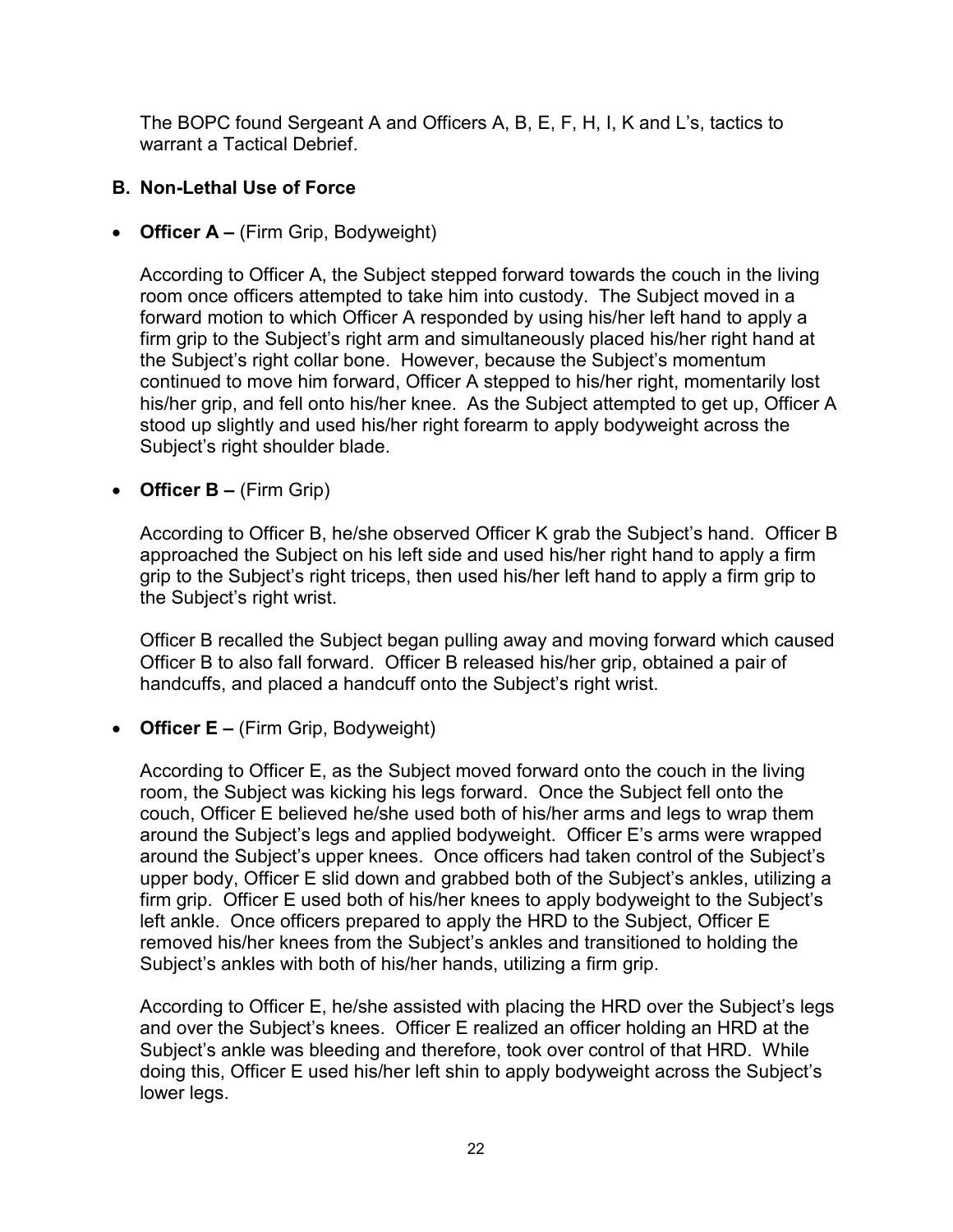• **Officer F –** (Firm Grip, Bodyweight)

According to Officer F, he/she entered the residence and assessed the situation. Officer F determined the Subject's parents needed to be reminded not to get involved. Officer F walked over to the Subject's parents to ensure they maintained their distance. However, Officer F observed that the officers were struggling with the Subject's legs. Officer F utilized both hands to apply a firm grip and bodyweight to the Subject's right leg, around his calf area.

According to Officer F, he/she had difficulty crossing the Subject's ankles due to his weight. Because of this, a second HRD was utilized. Officer F placed the HRD above the Subject's knees as a controlling device and maintained possession of the HRD strap. The Subject rolled himself onto his right side. Officer F utilized his/her knees to apply bodyweight onto the Subject's thigh to control his movements. However, Officer F stated he/she did not put all his/her weight on the Subject.

• **Officer H –** (Firm Grip, Bodyweight)

According to Officer H, he/she observed that the Subject had already been placed in handcuffs. The Subject began to flail and kick his legs. Officer H utilized his/her hands to apply bodyweight onto the Subject's legs in order to prevent him from kicking them. Officer H applied bodyweight for approximately five to ten seconds. Officer H did not recall which hand was placed on each of the Subject's legs. Officer H utilized his/her hands to apply bodyweight onto the Subject's left bicep area and left shoulder simultaneously. Officer H observed that the Subject was continuing to kick his legs up and flail around. Officer H assisted in the application of both HRDs.

• **Officer I –** (Firm Grip, Bodyweight)

According to Officer I, he/she observed the Subject's agitated state and felt like the Subject was going to snap and strike somebody. When the Subject turned towards Officer K, Officer I approached the Subject, on his right side to be close enough to render assistance to Officer K. Officer I realized Officer K's attempts to de-escalate were not working. Officer I believed he/she and Officer K had to take action to prevent themselves from getting injured or allowing the Subject to arm himself with a weapon. Officer I approached the Subject and used his/her left hand to apply a firm grip to the Subject's upper left arm as Officer I used his/her right hand to apply a firm grip on the Subject's right wrist. The Subject immediately tensed up, swung both arms forward, and began walking forward. When the Subject walked forward, Officer I lost his/her grip on the Subject's left arm.

According to Officer I, as the Subject was on the ground, he/she attempted to control the Subject's legs. Officer I used his/her right knee to apply body weight onto the Subject's right thigh. The Subject continued to actively and violently resist the officers.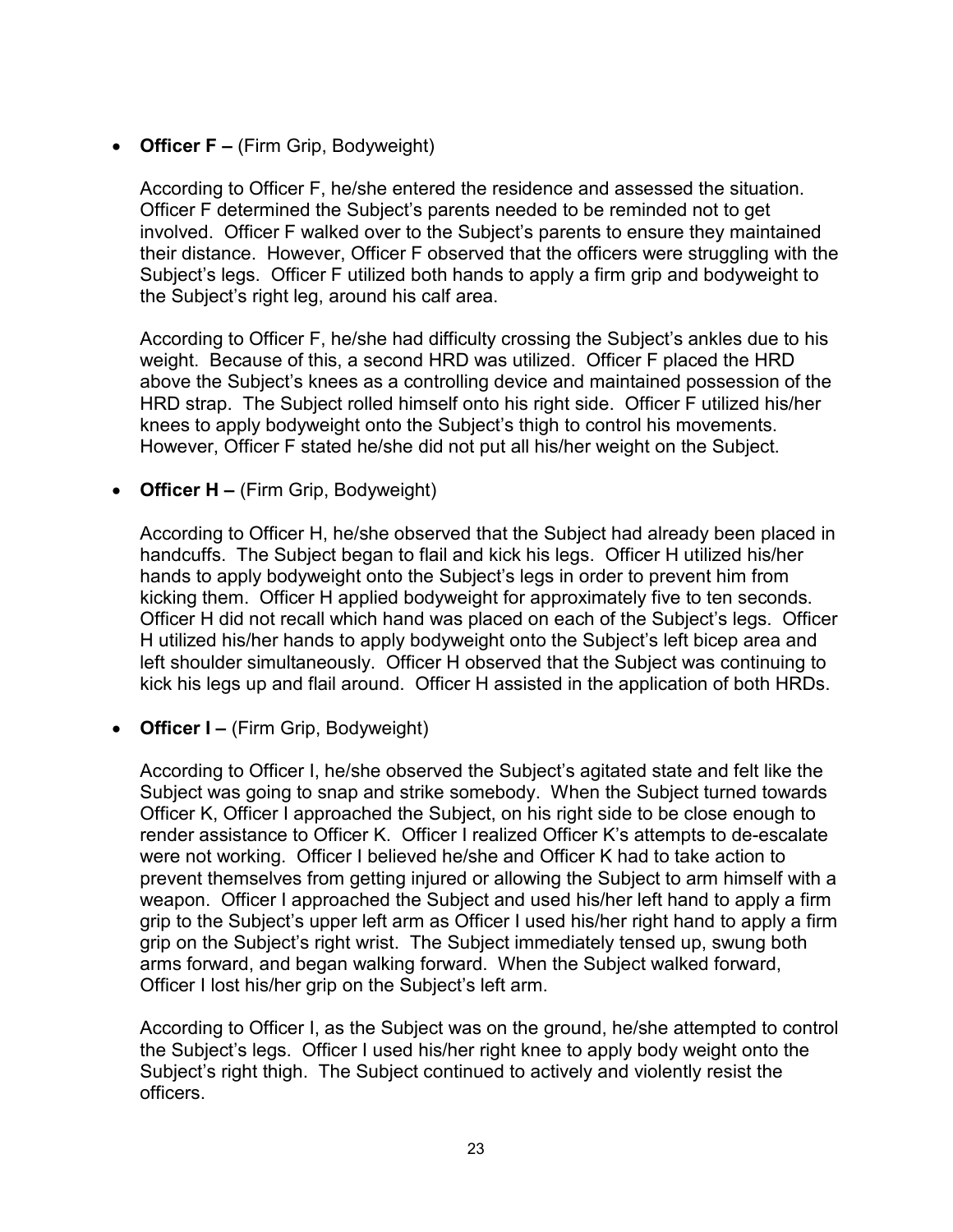Officer I recalled that as Officer B was attempting to place handcuffs onto the Subject's right wrist, Officer I observed Officer B struggling to apply the handcuff. Officer I assisted Officer B and used his/her right hand to apply a wrist lock to the Subject's right wrist.

• **Officer K –** (Firm Grip, Wrist Lock)

According to Officer K, he/she observed that the Subject was not responding to Officer A's commands. Officer K positioned him/herself to the right of the Subject, to keep the Subject's path to the front door clear, in the event the Subject complied and walked outside as Officer A had asked him to do. Officer K believed the Subject might respond to him/her and tried to give the Subject verbal commands. Officer K warned the Subject that a use of force might occur, and the Subject may end up on the ground. The Subject continued to act aggressively by tensing his fists and standing in a fighting pose and faced Officer K. Officer K realized the Subject had not been searched and was in baggy clothing in which he could have had a weapon. Officer K did not want the Subject to reach into his clothing and possibly produce a weapon. Therefore, Officer K approached the Subject to take him into custody.

According to Officer K, he/she used his/her left hand to apply a firm grip to the Subject's right elbow. Officer K then used his/her right hand to apply a wrist lock to the back of the Subject's right hand. The Subject began pulling away and attempted to flee, causing the Subject to fall forward. The Subject's upper body fell onto the living room couch while his lower body was partially on the ground in front of the couch. Officer K maintained control of his right arm as the Subject fell. Officer K then guided the Subject's right arm behind his back in order to take him into custody.

According to Officer K, after guiding the Subject's right hand behind his back, he/she transitioned and used both hands to apply a firm grip above the Subject's right wrist.

Officer K recalled that as the Subject's right handcuff was applied, Officer K observed the Subject was still resisting the officers who were attempting to place a handcuff on the Subject's left arm, which was under the Subject's stomach. Officer K transitioned to the Subject's left side and used both of his/her hands to apply firm grips to the Subject's left forearm. Officer K guided the Subject's left arm behind his back. Officer K obtained a secondary pair of handcuffs. Officer K applied a firm grip to the Subject's left wrist as Officer J attached the second set of handcuffs to the Subject's left wrist with Officer K's left hand.

• **Officer L –** (Firm Grip, Bodyweight)

According to Officer L, he/she approached the Subject, reached out towards the Subject, and used his/her hand to apply a firm grip to the Subject's left arm to get the Subject's hands behind his back. Officer L observed that the Subject was resisting the officers' efforts to take him into custody.